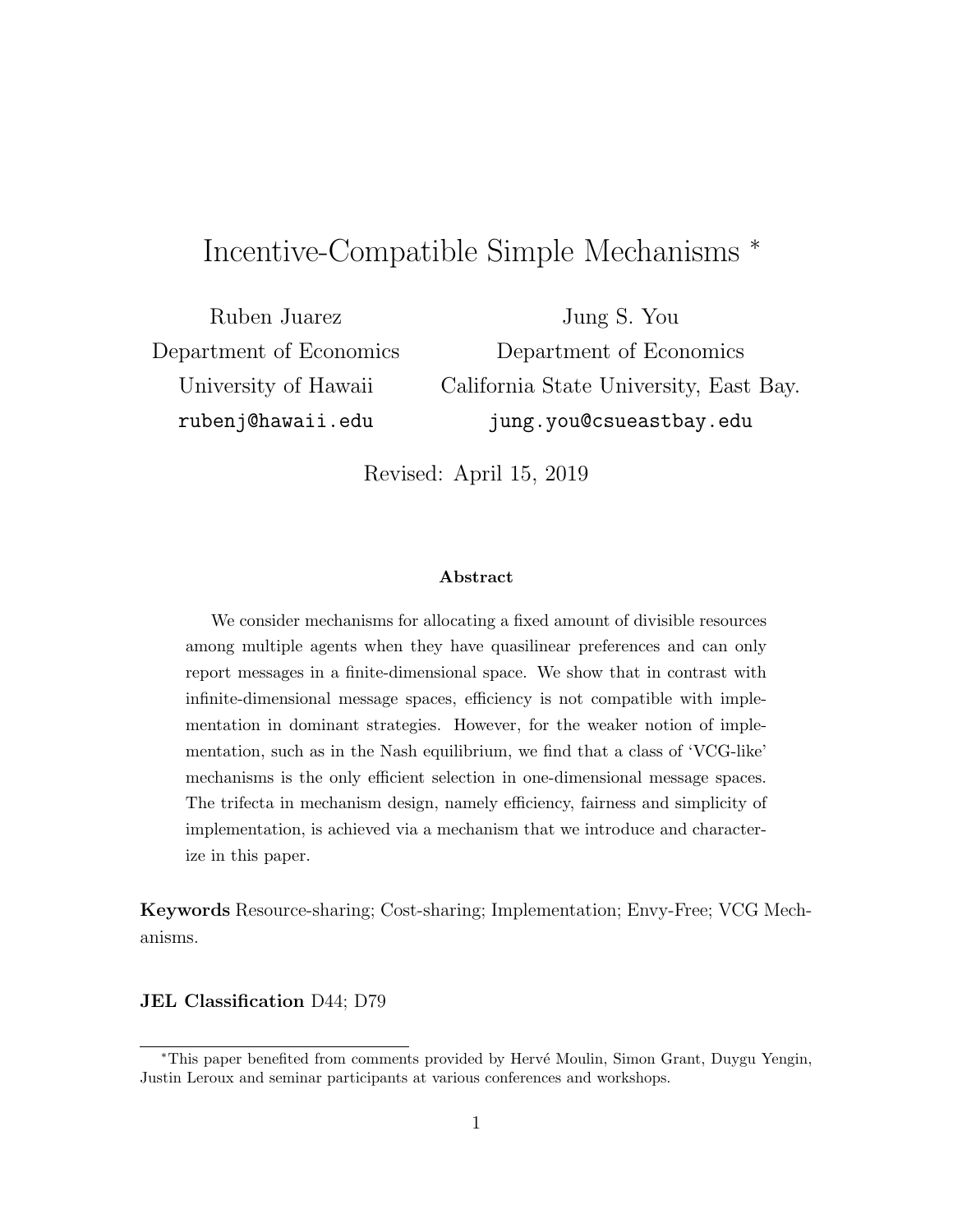## 1 Introduction

The overarching goal of mechanism design over the last forty years has been to find efficient, fair and incentive-compatible mechanisms in the presence of strategic agents with private information. Unfortunately, however, the three properties are often in conflict. An earlier work in this regard, i.e. Gibbard and Satterthwaite's theorem, states a fundamental impossibility in mechanism design, in that the dictatorial decision is the only incentive-compatible mechanism for general preference domains (Gibbard, 1973; Satterthwaite, 1975). To evade the pessimistic implication of this impossibility, economists have focused on studying more specific preference domains, finding, for example, that in the domain of single-peaked preferences, there exists a dominant-strategy incentive-compatible mechanism that satisfies Pareto efficiency and envy freeness (Sprumont, 1991). The other successful case of mechanism design comes by examining quasi-linear preferences. Holmstrom (1979), for instance, characterises Vickrey-Clarke-Groves (VCG) mechanisms by full-efficiency, i.e. maximised social welfare, and dominant strategy incentive compatibility. However, the extensive literature indicates that even when restricted to quasi-linear preferences, achieving full-efficiency, incentive compatibility and fairness is impossible in direct mechanisms.

In this paper, we show that the trifecta of mechanism design is achievable in the quasi-linear preference domain when allocating a divisible commodity. The success results from employing a simplified message space rather than full preference revelation. In a divisible commodity allocation like auctioning emission permits, electricity or Treasury bonds, buyers submit multiple price and quantity pairs as demand schedules. Each buyer can then stake a claim to purchasing any quantity (including a fraction of permits) between zero and the amount available at any desirable price. In this case, all direct mechanisms generate large communication costs, as they require agents to report infinite dimensional vectors, which applies also to VCG mechanisms; moreover, finding an efficient allocation under the VCG mechanisms is computationally intractable (Rothkopf, Pekec, and Harstad, 1998; Nisan and Ronen, 2007). As such, employing simplified message spaces will improve the practicality of executing these and similar mechanisms.

Our main findings are threefold. First, when restricted to a finite-dimensional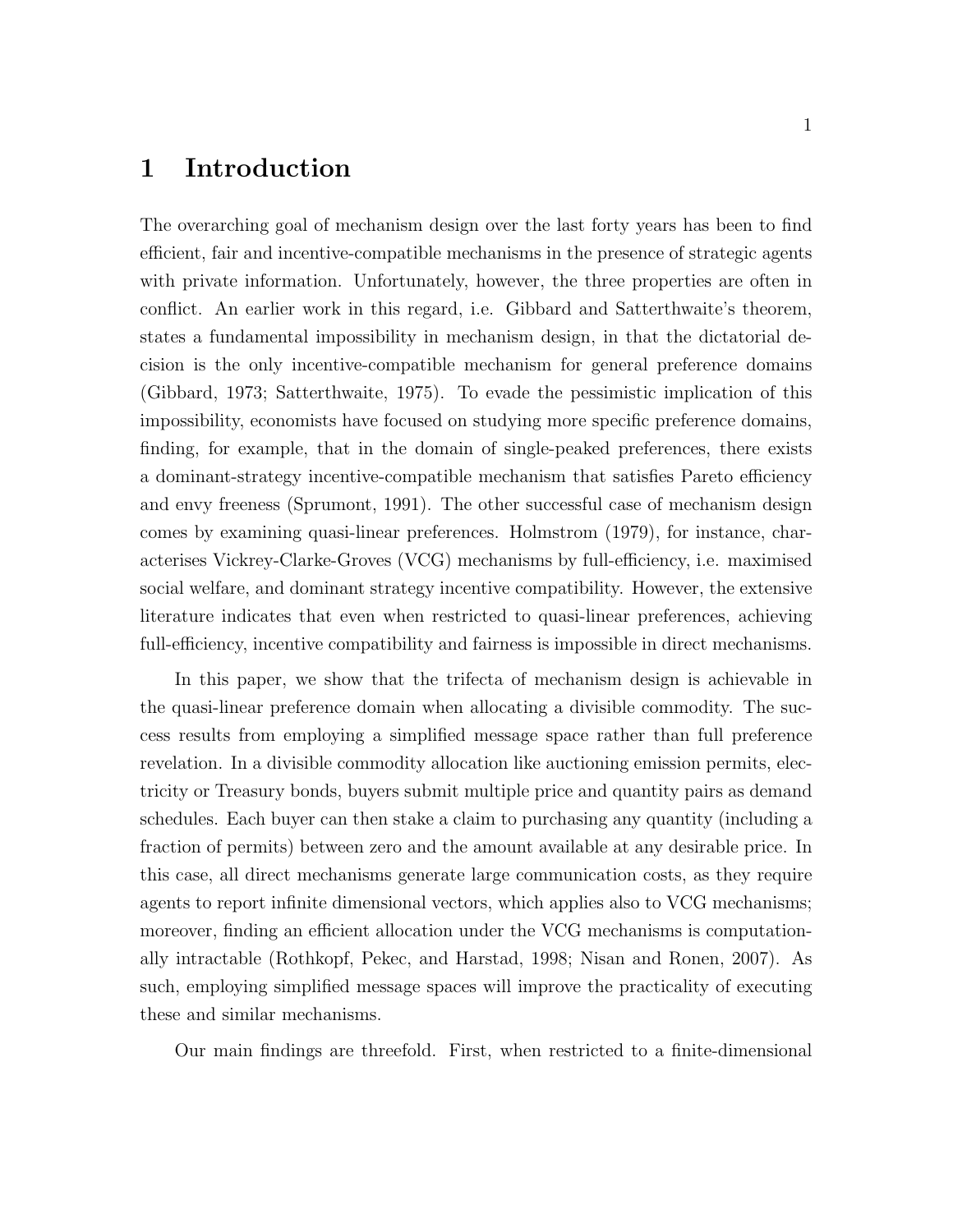message space, efficient allocations cannot be achieved in a dominant strategy (Theorem 1). This result contrasts with the case of infinite-dimensional strategy spaces, where VCG mechanisms achieve efficiency in dominant strategies. In addition, dominant strategy implementation is a demanding property that is difficult to satisfy with another desirable property in finite-dimensional message spaces. Our positive results are illustrated in the rest of the paper, when adopting a weaker notion of implementation, that is, incentive compatibility in the Nash equilibrium.

Second, a mechanism restricted to much simpler message spaces can achieve full efficiency in the Nash equilibrium. In fact, we provide a group of one-dimensional message mechanisms that are characterised by full efficiency in the Nash equilibrium (Theorem 2). We call this group  $VCG-like$  mechanisms, because their payment structure mimics that of VCG mechanisms, and so they inherit the budget imbalance property of VCG mechanisms as well (Proposition 1). With the Inada condition satisfied for at least two agents, where their marginal utility at 0 is arbitrarily large, every Nash equilibrium of the VCG-like mechanisms is efficient when the mechanism has multiple equilibria (Theorem 3).

Third, we present a one-dimensional message mechanism that achieves the trifecta in the Nash equilibrium. On the simple message domain, we can in fact guarantee a strong fairness notion of envy freeness. The no envy (envy-free) axiom is a central standard of fairness in mechanism design theory, since each participant is maximally satisfied with his or her resource share and payment, compared to what others receive and pay (Foley, 1967; Thomson, 2011). The simple envy-free (SEF) mechanism in this paper is the only one-dimensional message mechanism that achieves efficient and envy-free allocations with a simple payment structure (Theorem 4). Additionally, the SEF mechanism satisfies other basic fairness properties, such as voluntary participation and ranking (Proposition 2).

This paper is organized as follows. Section 1.1 discusses the related literature, while section 2 describes the model of finite-dimensional mechanisms and presents our first finding in relation to the impossibility of efficient dominant strategy implementation in finite-dimensional spaces. Section 3 studies efficient mechanisms in one-dimensional message spaces and characterizes the VCG-like mechanisms by efficiency and incentive compatibility in the Nash equilibrium. The Inada condition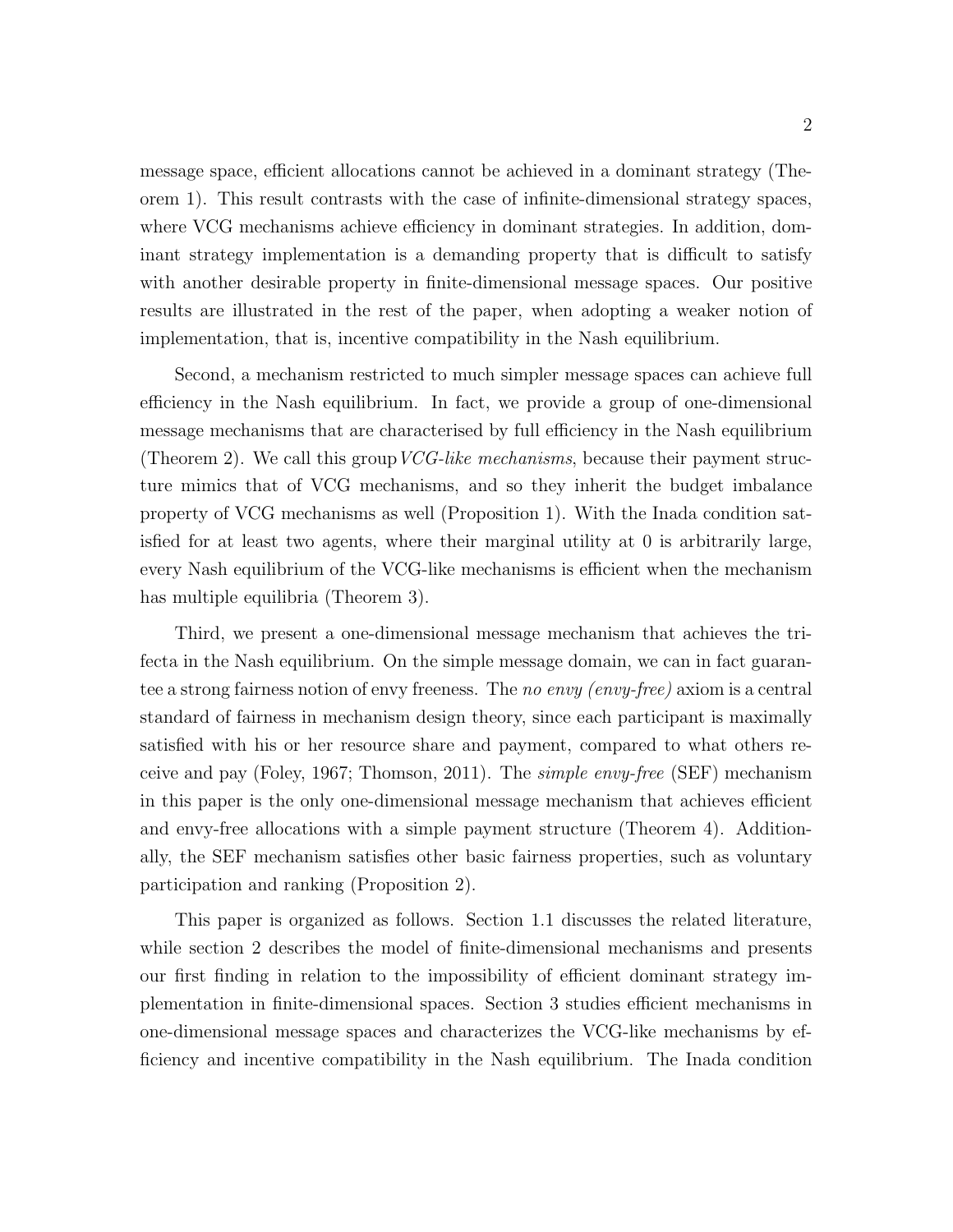guarantees the uniqueness of efficient equilibria of these mechanisms. Section 4 characterizes the SEF mechanism and discusses its other fairness properties as well as the size of budget imbalances in great detail. Section 5 concludes, suggesting natural extensions of our results for future research. The proofs follow the conclusion.

#### 1.1 Related Literature

Auctioning divisible resources has been discussed theoretically in Back and Zender (1993, 2001), Wang and Zender (2002) and Ausubel et al. (2014), in order to compare uniform price and discriminatory auctions according to the seller's expected revenue. However, the purpose of auctioning a limited amount of public resources is often to attain efficiency and fairness rather than revenue maximization. In fact, any multi-priced mechanisms, including our one-dimensional message mechanisms, should satisfy compelling fairness properties such as the envy-free axiom; otherwise, multi-priced mechanisms often generate heated debate and even legal disputes, as buyers consider different average prices unfair.<sup>1</sup>

Unfortunately, no envy axiom is in conflict with full efficiency in most resource allocation problems for agents with general quasilinear preferences. Maskin (1999) and Fleurbaey and Maniquet (1997) show that for preferences satisfying monotonic closedness, the no-envy axiom is satisfied if an allocation rule is Nash-implementable, in addition to satisfying the equitable treatment of equals. Their results are inapplicable in our setting, because quasi-linear preferences are not monotonically closed. Moulin (2010) mentions that efficient cost-sharing demand mechanisms for divisible commodities cannot reach envy freeness.

For the case of indivisible goods, some fair VCG mechanisms have been found by imposing additional requirements on top of quasi-linear preferences (Papai, 2003; Yengin, 2012). For the problem of allocating heterogeneous indivisible objects, Papai (2003) identifies a class of envy-free VCG mechanisms when utilities are superadditive. For the same problem, Yengin (2012) characterises a class of VCG mechanisms satisfying envy-free and egalitarian-equivalence axioms on restricted domains

<sup>1</sup>For example, Amazon's dynamic pricing was blocked by consumers. Whenever a public utility charges different average prices, the public complains about unfair wealth transfer.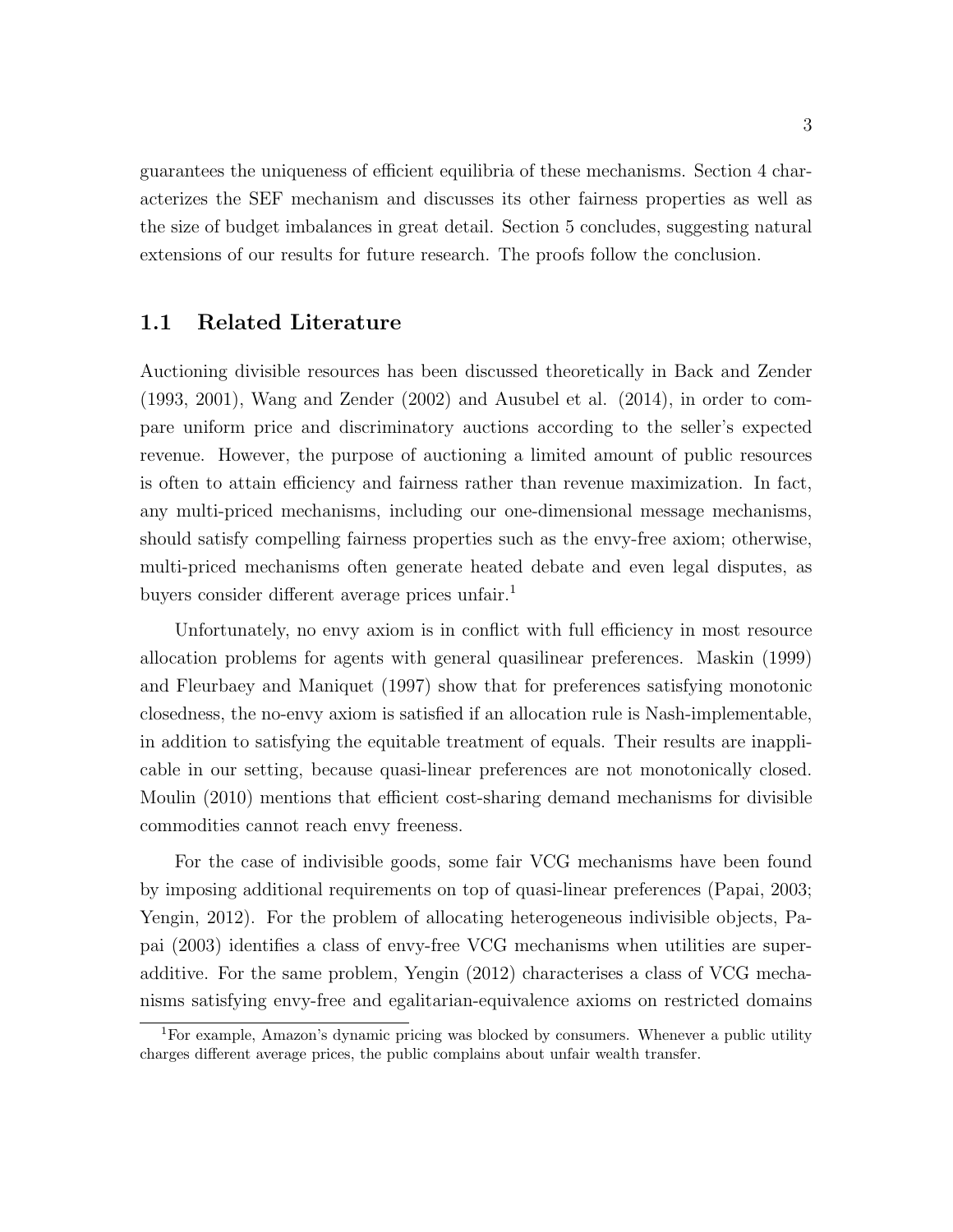over quasi-linear preferences. For the problem relating to allocating indivisible commodities with unit demand, envy freeness implies efficiency (Svensson, 1983; Alkan et al., 1991). This result, namely in terms of envy freeness implying efficiency, however, does not hold in our setting with a divisible commodity with multi-unit demand. Zhang (2005) and Feldman et al. (2005) studied a modified version of the no-envy axiom when each buyer has a fixed budget. Their mechanisms only achieve the weaker version of envy freeness in an inefficient Nash equilibrium. To the best of our knowledge, our SEF mechanism is the first one-dimensional message solution that satisfies envy freeness in an efficient Nash equilibrium.

Regarding the issue of computationally intractable mechanisms, the literature in mechanism design has taken two approaches to date. The first is to employ sequential preference revelation (Conitzer and Sandholm, 2004), and although this approach could increase administrative costs or be infeasible in time-constrained environments, we do not concern ourselves with the sequential structure of the game. The second approach works by limiting the messages that participants can report.<sup>2</sup> Both approaches rely on the revelation principle, in that any performance that can be achieved in equilibrium by a mechanism can be achieved by an incentive-compatible direct mechanism, in which participants make a one-time report listing his or her values for all possible outcomes, following which the outcome is computed from those reports, and the participants' incentives lead them to report truthfully. The two approaches economise on information by seeking reports only about values in relevant ranges for direct mechanisms (Milgrom, 2011; Parkes, 2005).

Our approach goes beyond the revelation principle by studying indirect mechanisms, which only require agents to report a one-dimensional strategy (or scalar strategy), and the message each agent reports is not necessarily a value of received allocation. Scalar strategy mechanisms have drawn attention in the literature on network capacity allocation mechanisms reducing computational intensity. Initially, Kelly (1997) and Kelly et al. (1998) proposed efficient network bandwidth allocation algorithms for non-strategic agents, and only recently have scalar strategy mechanisms been studied for strategic agents. Maheswaran and Basar (2005), Johari (2004), Johari and Tsitsiklis (2004) and Yang and Hajek (2004) examined the efficiency loss of

<sup>&</sup>lt;sup>2</sup>The second approach guarantees incentive compatibility in an  $\epsilon$ -Nash equilibrium upon a condition of outcome closure property (Milgrom, 2010, 2011).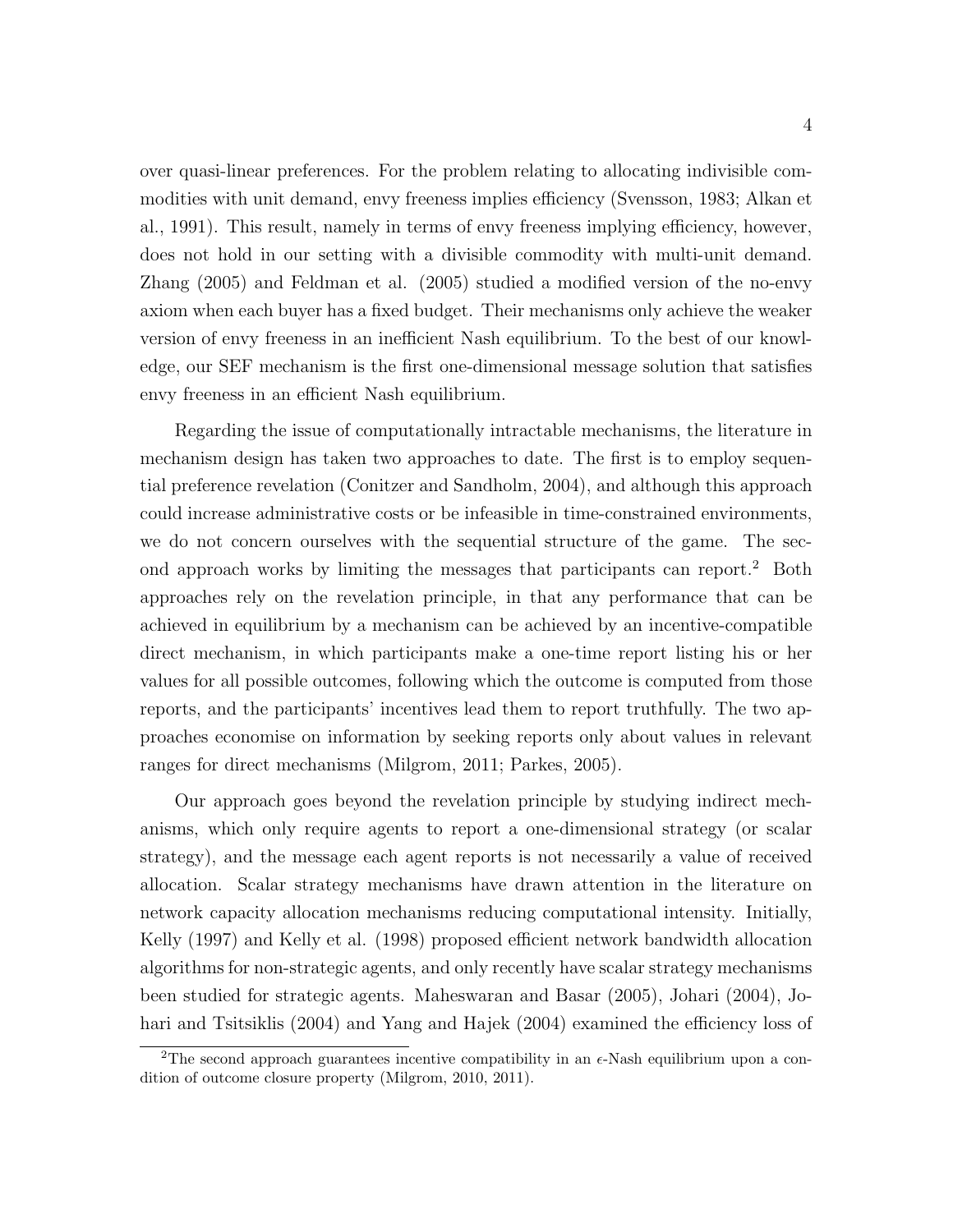uniform price models in the Nash equilibrium, while Johari and Tsitsiklis (2009), Maheswaran and Basar (2006) and Yang and Hajek (2006, 2007) showed that efficiency is attainable in the Nash equilibrium under multi-price mechanisms. Unlike these papers, we characterise a group of scalar strategy mechanisms that achieve full efficiency and incentive compatibility in the Nash equilibrium. Furthermore, we examine the fairness properties of scalar strategy mechanisms.

## 2 Finite-dimensional mechanisms

A fixed amount R of a divisible resource is available to be divided among a group of agents,  $N = \{1, \dots, n\}$  with  $n \geq 2$ . Let  $x_i$  be the resource share of agent  $i \in$ N and  $x = (x_1, \dots, x_n)$ . An allocation x is feasible if it belongs to the set  $\mathcal{X} =$  $\{x : \sum_{i \in N} x_i = R, x_i \geq 0 \text{ for all } i \in N\}.$  Agent i's utility function  $u_i$  is strictly increasing, concave and continuously differentiable on [0, R]. Let  $u_i(0) = 0$  for each  $i \in N$  and  $u = (u_1, \dots, u_n)$ . Denoted by U, the set of utility functions satisfies the aforementioned properties. The utility functions of the agents are unknown to the mechanism designer.

A mechanism consists of a triple  $(\Theta, x, t)$ , where  $\Theta$  is the set of allowable strategies of the form  $\theta = (\theta_1, \dots, \theta_n)$  for each  $\theta_i \in \Theta_i$ ,  $x(\theta) \in \mathcal{X}$  is an allocation vector and  $t(\theta) \in \mathcal{R}^n$  is the payment vector for the agents. With a money transfer  $t_i(\theta) \in \mathcal{R}$ , agent i's net utility  $p_i(\theta)$  takes the quasilinear form  $p_i(\theta_i, \theta_{-i}) = u_i(x_i(\theta)) - t_i(\theta)$ , whereby  $\theta_{-i} = (\theta_1, \cdots, \theta_{i-1}, \theta_{i+1}, \cdots, \theta_n)$  is a vector of strategies (or messages) submitted by others. For simplicity, we assume that the functions  $x$  and  $t$  are twicecontinuously differentiable in  $\theta$ . The mechanism is m-dimensional if the strategy space  $\Theta_i = \mathcal{R}_+^m$  for all  $i \in N$ . A mechanism that is not m-dimensional for any m is said to be infinite-dimensional.

Given  $u \in \mathcal{U}^n$ , if a resource allocation  $y \in \mathcal{X}$  maximizes  $\sum_{i \in N} u_i(y_i)$ , then the allocation  $y$  is said to be *efficient* at  $u$ . A natural goal in mechanism design is to implement an efficient allocation. Note that when applying an infinite-dimensional mechanism to a resource allocation problem, finding efficient allocations is computationally intractable (Nisan and Ronen, 2007).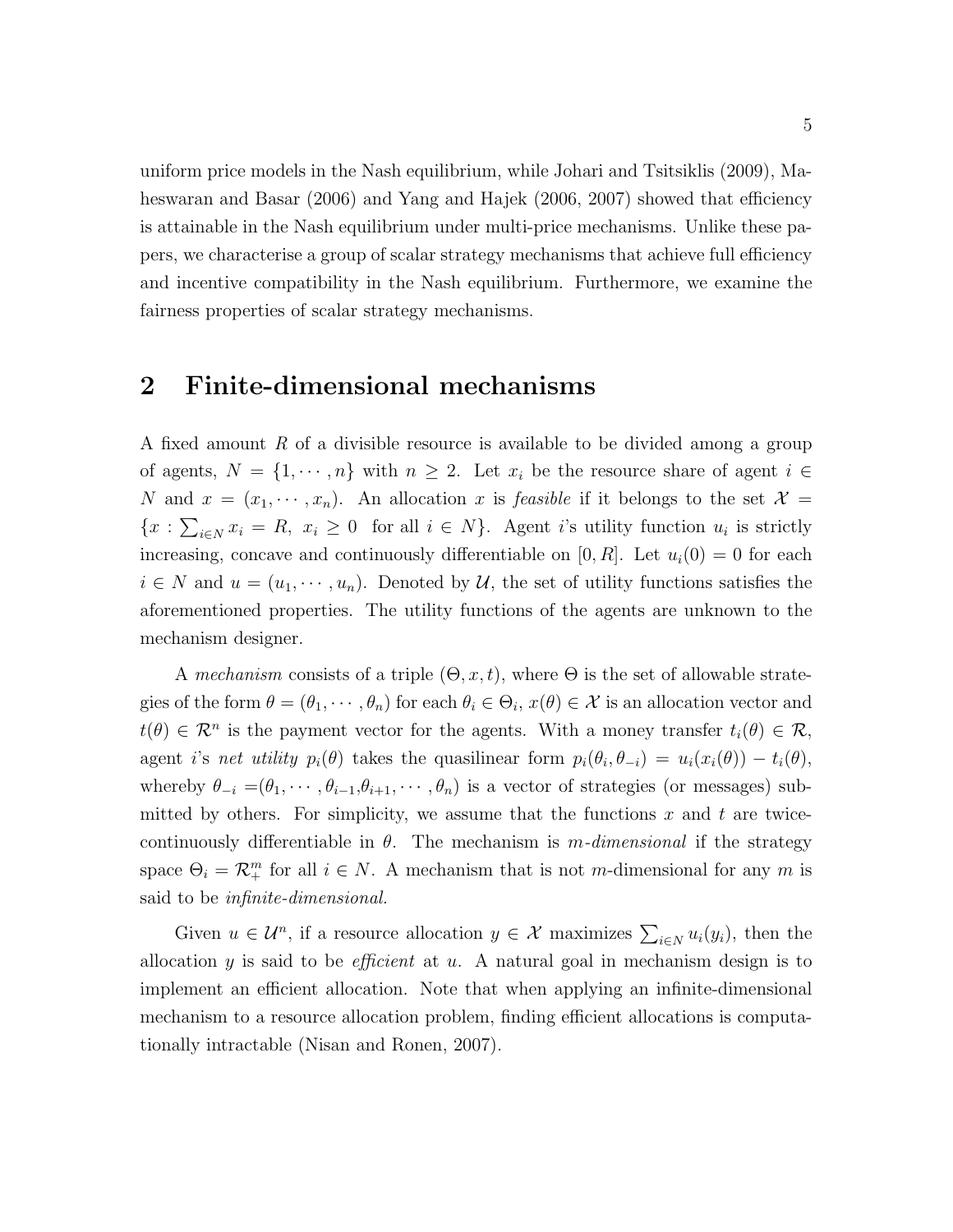For the first result of the paper, we require a strong notion of implementability, such that an efficient allocation should be implemented in a dominant strategy equilibrium. A mechanism is *efficient in dominant strategies* if for every  $u \in \mathcal{U}^n$  there exists  $\theta^* \in \Theta$  such that  $x(\theta^*)$  is efficient at u and  $\theta^*$  is in equilibrium in dominant strategies, i.e.  $p_i(\theta_i^*, \tilde{\theta}_{-i}) \ge p_i(\tilde{\theta}_i, \tilde{\theta}_{-i})$  for all  $\tilde{\theta}_i$  and  $\tilde{\theta}_{-i}$ . In a dominant strategy equilibrium, agents have no incentive to deviate, regardless of the reports made by other agents.

One important infinite-dimensional class is the Vickrey-Clarke-Groves (VCG) mechanisms, where the space of the message reports equals  $\Theta_i = \mathcal{U}$ . Given the reported utility functions  $\hat{u} \in \mathcal{U}^n$ , VCG mechanisms select a resource allocation x such that  $x(\hat{u}) \in \text{argmax}_{x \in \mathcal{X}} \sum_{i \in \mathcal{N}} \hat{u}_i(x_i)$  and choose a payment scheme for each  $i \in N$ , such that  $t_i(\hat{u}) = -\sum_{j \neq i} \hat{u}_j(x_j(\hat{u})) + h_i(\hat{u}_{-i})$ , where  $h_i(\cdot)$  is an arbitrary function of  $\hat{u}_{-i}$ . The VCG mechanisms select an efficient allocation by aligning each agent's self-interest with achieving efficiency. The function  $h_i$  for agent i depends only on the messages  $\hat{u}_{-i}$  sent by other agents. Thus, agent i maximizes  $u_i(x_i(\hat{u}_i, \hat{u}_{-i}))$  $+\sum_{j\neq i}\hat{u}_j(x_j(\hat{u}_i,\hat{u}_{-i}))$  by choosing  $\hat{u}_i=u_i$  and thus is efficient in dominant strategies. Among direct revelation mechanisms, the VCG mechanisms are the only efficient mechanisms prevalent in dominant strategies (Holmstrom, 1979). In contrast, when restricting to finite-dimensional strategy spaces, we have the impossibility of achieving efficiency in dominant strategies.

**Theorem 1.** There is no m-dimensional mechanism that is efficient in dominant strategies.

Our result in Theorem 1 extends to any countable dimensional strategy space and therefore implies that we can achieve efficiency in dominant strategies, albeit only in infinite-dimensional strategy spaces.

While most of the literature has focused on infinite-dimensional mechanisms, we maintain our assumption of finite-dimensional strategies and relax our notion of implementability to that of the Nash equilibrium: a mechanism is efficient if for every  $u \in \mathcal{U}^n$  there exists  $\theta^* \in \Theta$ , such that  $x(\theta^*)$  is efficient at u and  $\theta^*$  is a Nash equilibrium, i.e.  $p(\theta_i^*, \theta_{-i}^*) \ge p(\tilde{\theta}_i, \theta_{-i}^*)$  for all  $\tilde{\theta}_i \in \Theta_i$ .

In the next section, we show that efficient mechanisms exist even in one-dimensional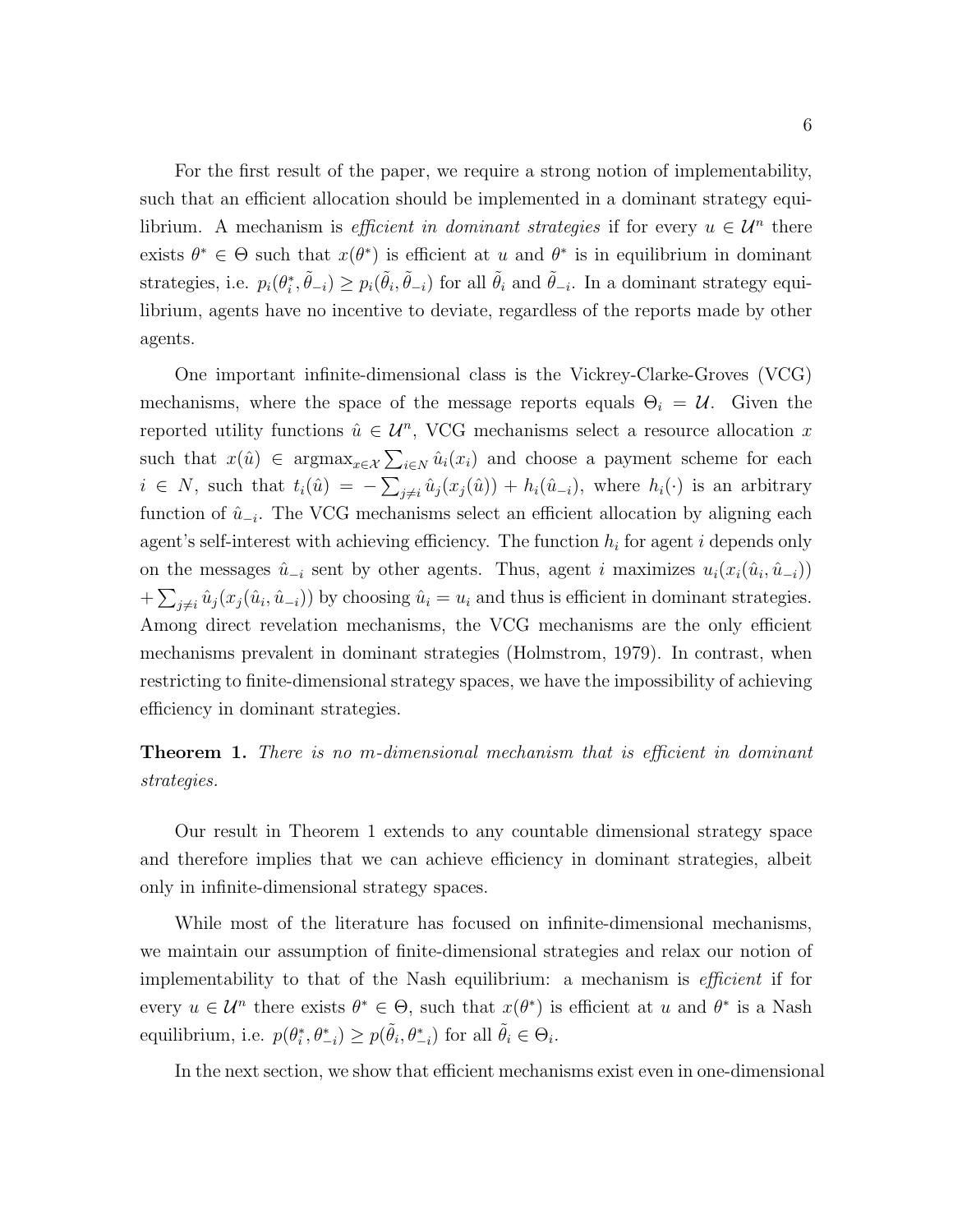strategies, the smallest dimension where they may exist.<sup>3</sup>

## 3 Efficient mechanisms in one-dimensional spaces

In this section, we characterize a large class of efficient mechanisms for the message space,  $\Theta = \mathcal{R}_{+}^n$ , that is, when each agent has a one-dimensional strategy space  $\mathcal{R}_+$ .

A *VCG-like mechanism* requires each agent i to report a scalar strategy  $\theta_i$  which selects a *surrogate utility* function  $\bar{u}(\cdot, \theta_i)$  from a given single-parameter family of functions,  $\bar{\mathcal{U}} = {\bar{u}(\cdot, \theta_i) | \theta_i \in \mathcal{R}_+}.$  We assume that  $\bar{u}(x_i, \theta_i)$  for all  $i \in N$  is strictly concave and strictly increasing for  $x_i \in \mathcal{R}_{++}$ , and twice-continuously differentiable for  $x_i, \theta_i \in \mathcal{R}_{++}$ . If  $\theta_i = 0$ , then  $\bar{u}(x_i, \theta_i) = 0$ . For simplicity, we denote by  $\bar{u}'(x_i, \theta_i) =$  $d\bar{u}(x_i,\theta_i)$  $\frac{(x_i,\theta_i)}{dx_i}$  and assume that  $\bar{u}'(0,0) \leq 0$ . In addition, for every  $\gamma, x_i \in \mathcal{R}_{++}$ , there exists  $\theta_i \in \mathcal{R}_{++}$  such that  $\bar{u}'(x_i, \theta_i) = \gamma$ . These assumptions together imply richness of  $\bar{\mathcal{U}}$ , such that all the functions in  $\bar{\mathcal{U}}$  cover the entire space of  $\mathcal{R}_{++}^2$ , whose single element is  $(x_i, \gamma)$ . Each agent i can express his or her marginal utility at any amount of resource by selecting  $\theta_i$ .

Once the mechanism collects  $\theta$ , its resource allocation  $x \in \mathcal{X}$  maximizes the sum of surrogate utilities,  $\sum_{i\in N} \bar{u}(x_i,\theta_i)$ , for the given  $\theta$ . The VCG-like mechanism sets its payment scheme analogously to the payment scheme of the VCG mechanisms, such that each agent's payment depends on both the sum of surrogate utilities of other agents and an arbitrary function of strategies submitted by other agents.

Formally, for  $\theta$  collected, VCG-like mechanisms choose the resource allocation x, such that

$$
x(\theta) \in \underset{x \in \mathcal{X}}{\operatorname{argmax}} \sum_{i \in N} \bar{u}(x_i, \theta_i)
$$
 (1)

and the payment scheme t such that  $t_i(\theta) = -\sum_{j\neq i} \bar{u}(x_j(\theta), \theta_j) + h_i(\theta_{-i})$  for all  $i \in N$ , where  $h_i(\cdot)$  is an arbitrary function of  $\theta_{-i}$ .

The VCG-like mechanisms are computationally tractable. Computation of the <sup>3</sup>That is,  $\Theta = \mathcal{R}_{+}^{n}$  is a space with the smallest cardinality where efficiency can be achieved, assuming Cantor's continuum hypothesis, which we do not dispute.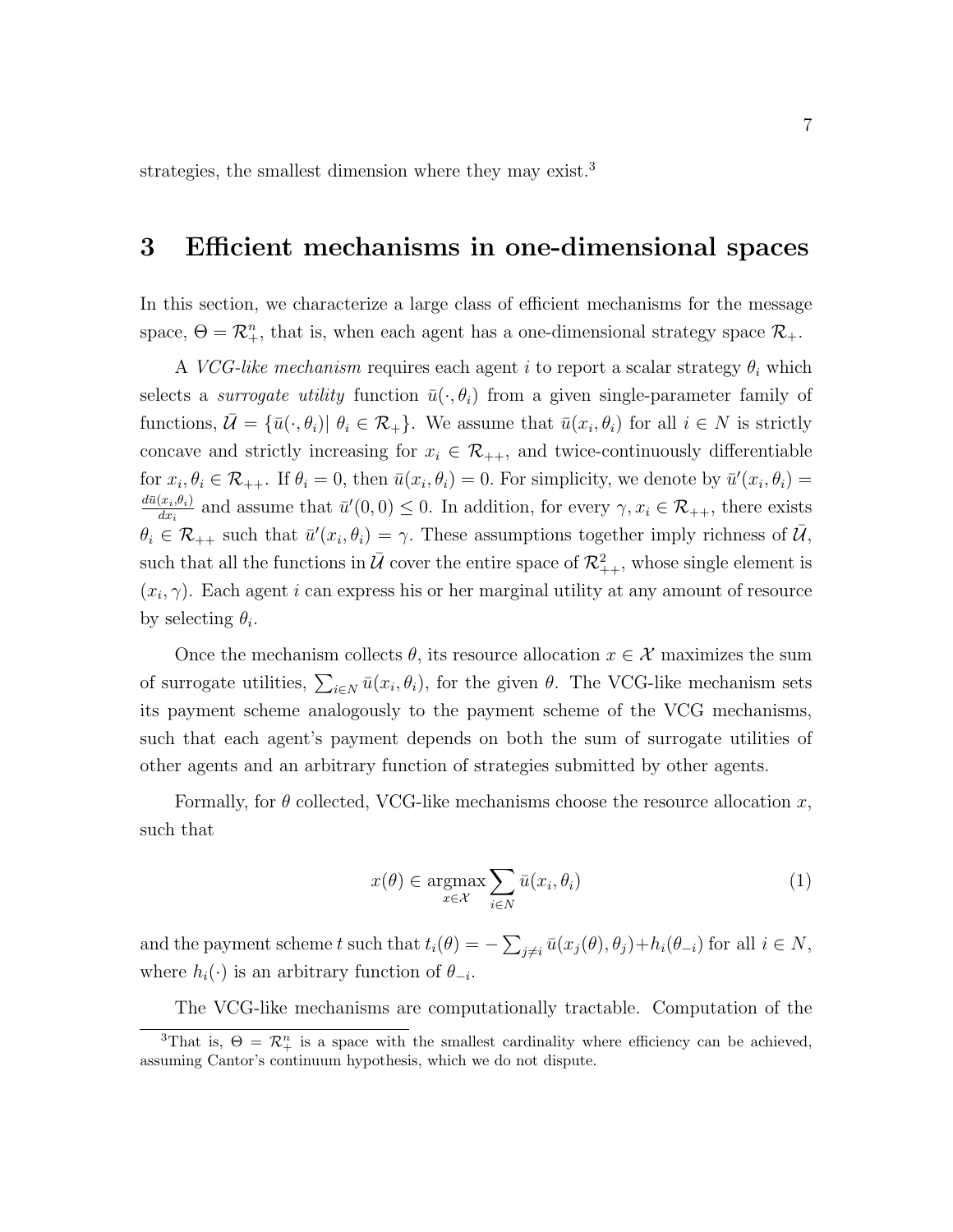efficient allocation in (1) is quite simple, unlike in VCG mechanisms. Note that the first-order conditions of (1) give  $\bar{u}'(x_i, \theta_i) = \bar{u}'(x_j, \theta_j)$  for all  $i, j \in N$ , and  $\theta_i, \theta_j > 0$ . Since  $\bar{u}$  is strictly concave,  $x(\theta)$  is unique for a given  $\theta$ . These first-order conditions are necessary and sufficient for the computation of (1). Once a class of surrogate functions is determined, the mechanism only needs to solve a set of linear equations of marginal utilities. For example, with a family of surrogate functions  $\bar{\mathcal{U}} = \{\theta_i \ln x_i | \theta_i \in \mathcal{R}_{++}\}\$ for two agents, the mechanism determines the allocation by solving  $\theta_1/x_1 = \theta_2/x_2$ and  $x_1 + x_2 = R$  for reported  $\theta_1$  and  $\theta_2$ .

The VCG-like mechanisms achieve efficient allocations in the Nash equilibrium. Furthermore, only VCG-like mechanisms have this property for the strategy space  $\Theta = \mathcal{R}^1_+.$ 

**Theorem 2.** A one-dimensional mechanism is efficient if and only if it is a VCG-like mechanism.

We note that Johari and Tsitsiklis (2009) have already proved the "if" part of this result on a model under different assumptions about the surrogate functions and their proof is adapted to our model. The converse of this result ("only if"), which is the main contribution of this Theorem 2, has not been addressed in the past. Our assumptions on the surrogate functions, especially such as twice-continuous differentiability, are critical for Proposition 1 and Theorem 4.

Using surrogate functions and properly designed payment schemes, VCG-like mechanisms extract information on true marginal utilities at an efficient allocation and therefore achieve efficient equilibria. In an interior solution, each agent i's optimal strategy  $\theta_i$ , given  $\theta_{-i}$ , is determined by the first-order condition:  $u'_i(x_i) = \frac{\partial t_i(\theta)}{\partial \theta_i} / \frac{\partial x_i(\theta)}{\partial \theta_i}$  $\frac{x_i(\theta)}{\partial \theta_i}$ . The term  $\frac{\partial t_i(\theta)}{\partial \theta_i} / \frac{\partial x_i(\theta)}{\partial \theta_i}$  $\frac{x_i(\theta)}{\partial \theta_i}$  is a *marginal price*, the ratio of the additional amount of money agent  $i$  has to pay for the additional units of the good agent  $i$  receives when he increases his strategy  $\theta_i$ . Agent i chooses  $\theta_i$  such that his marginal utility equals his marginal price. VCG-like mechanisms set the same marginal price for all agents so that  $\frac{\partial t_i(\theta)}{\partial \theta_i} / \frac{\partial x_i(\theta)}{\partial \theta_i}$  $\frac{x_i(\theta)}{\partial \theta_i} = g(\theta)$  where  $g(\theta) = \bar{u}'(x_i, \theta_i)$  for all  $i \in N$ . Therefore, agent i selects an equilibrium strategy  $\theta_i$ , thus satisfying  $u'_i(x_i) = \bar{u}'(x_i, \theta_i)$ . For the efficient allocation  $x^*$ , each agent *i* chooses  $\theta_i^*$ , thereby satisfying  $u'_i(x_i^*) = \bar{u}'(x_i^*, \theta_i^*)$ .

A VCG-like mechanism can have multiple Nash equilibria and inefficient equilib-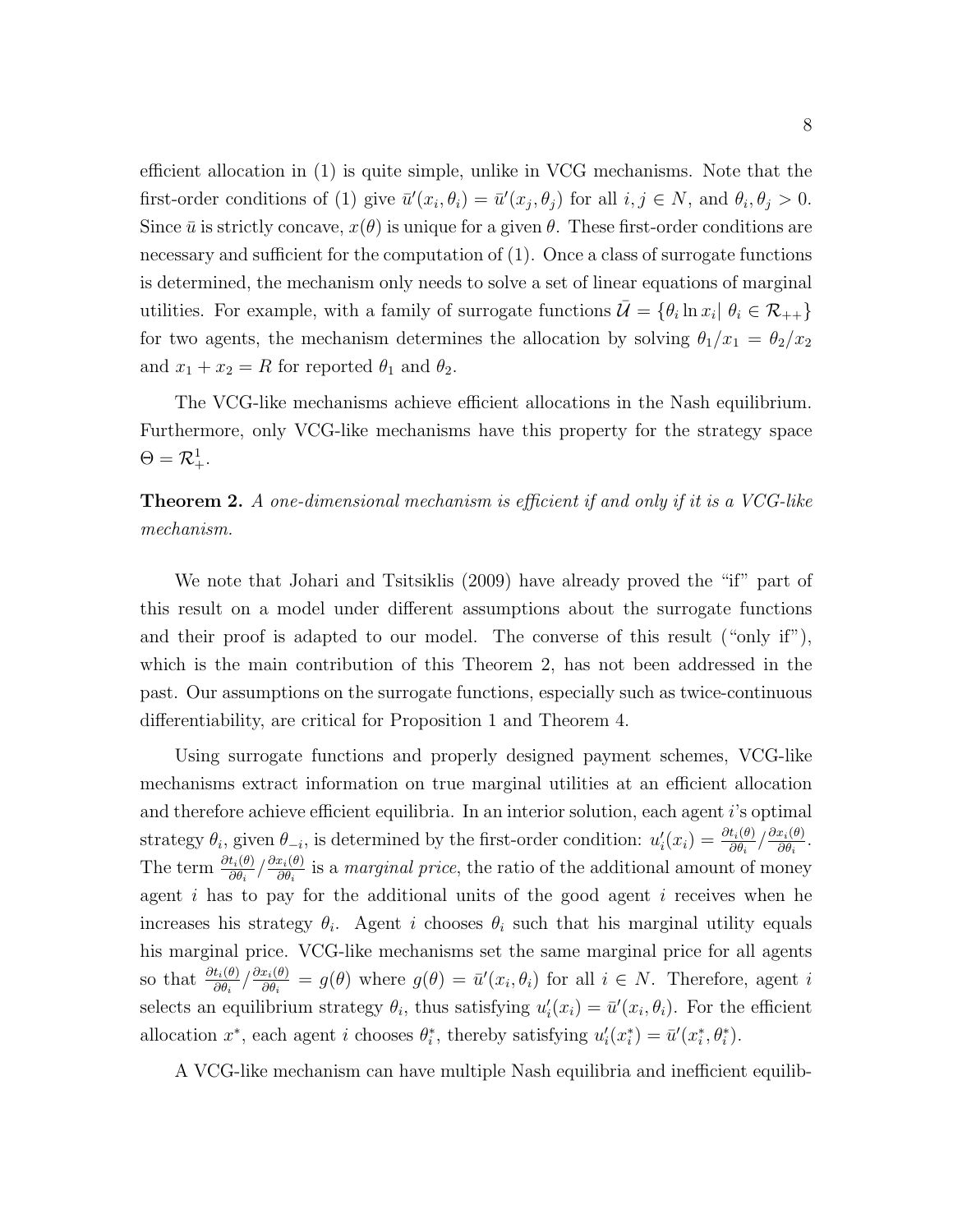ria, as exemplified in Example 1 and Example 2, respectively.

**Example 1** (Multiplicity of efficient equilibria). Consider a case with  $\bar{u}(x, \theta) = \theta \ln x$ and two agents. If each agent's utility function has a constant slope over part of the domain, there can be multiple equilibria. Let  $u_1$  and  $u_2$  have the same constant slope over  $[x_1, \frac{R}{2}]$  $\frac{R}{2}$  and  $[\frac{R}{2}, x_2]$ , respectively, where  $x_1 + x_2 = R$ . Then,  $u'_1(x_1) = u'_2(x_2)$ , and x is an efficient allocation. There are a pair of equilibrium strategies  $\theta_1, \theta_2$  which satisfy  $x_1 = \frac{\theta_1}{\theta_1 + \theta_2}$  $\frac{\theta_1}{\theta_1+\theta_2}R$  and  $x_2=\frac{\theta_2}{\theta_1+}$  $\frac{\theta_2}{\theta_1+\theta_2}R$ . Likewise, if  $q_1 \in [x_1, \frac{R}{2}]$  $\frac{R}{2}$  and  $q_2 \in \left[\frac{R}{2}\right]$  $\frac{R}{2}$ ,  $x_2$  with  $q_1+q_2 = R$ , we again have  $u'_1(q_1) = u'_2(q_2)$ , and there is a pair of equilibrium strategies  $\theta'_1$  and  $\theta'_2$ , which satisfies  $q_1 = \frac{\theta'_1}{\theta'_1 + \theta'_2} R$  and  $q_2 = \frac{\theta'_2}{\theta'_1 + \theta'_2} R$ . We can find infinitely more equilibria in this example.

**Example 2** (Existence of inefficient equilibria). Let  $n = 2$  and  $R = 1$ , and then let a surrogate function be  $\bar{u}(x_i, \theta_i) = -\frac{\theta_i^2}{x_i}$  and a residual payment scheme be  $h(\theta_{-i}) =$  $-2\theta_j^2$ . Then, agent *i*'s net utility is  $p_i(\theta_i, \theta_j) = u_i \left( \frac{\theta_i}{\theta_i + 1} \right)$  $\frac{\theta_i}{\theta_i+\theta_j}$  $-\theta_i\theta_j+\theta_j^2$ . Suppose  $u_1(x_1)$  =  $ax_1$  and  $u_2(x_2) = bx_2$  for  $0 < a < b$ . At an efficient allocation, agent 1 receives nothing and agent 2 should receive 1. However, there are multiple equilibria where agent 1 receives everything and agent 2 gets nothing. Assume that agent 1 reports  $\theta_1 = \epsilon > 0$  and agent 2 reports  $\theta_2 = 0$ . Agent 1 does not have any incentive to change his strategy, since he receives all of the resource but pays nothing. Agent 2 does not have any incentive to change his strategy if his net utility decreases by submitting a positive number. This is the case when  $\frac{\partial p_2(\epsilon,0)}{\partial \theta_2} \leq 0$ , that is,  $b \leq \epsilon^2$ . Therefore,  $(\epsilon, 0)$ is a Nash equilibrium if  $\epsilon \geq \sqrt{b}$ , albeit the allocation is inefficient.

Example 2 demonstrates that as long as every other agent  $j \in N$ ,  $j \neq i$  has finite  $u'_{j}(0)$ , agent *i* has an opportunity to take the entirety of the resource, resulting in an inefficient equilibrium. Thus, to prevent this from happening, for each agent  $i \in N$  there should be at least one other agent  $j \neq i$  with  $u'_{j}(0) = +\infty$ . That is, the presence of at least two actively participating agents with infinite marginal utility at zero allocation will guarantee efficient allocations. The following assumption ensures that all Nash equilibria of a VCG-like mechanism are efficient:  $u_i'(0) = \infty$  for at least two agents. We will call this assumption the Inada condition in this paper.<sup>4</sup>

<sup>4</sup>This condition is one of the Inada conditions that are commonly used in macroeconomics for production functions that guarantee the stability of an economic growth path.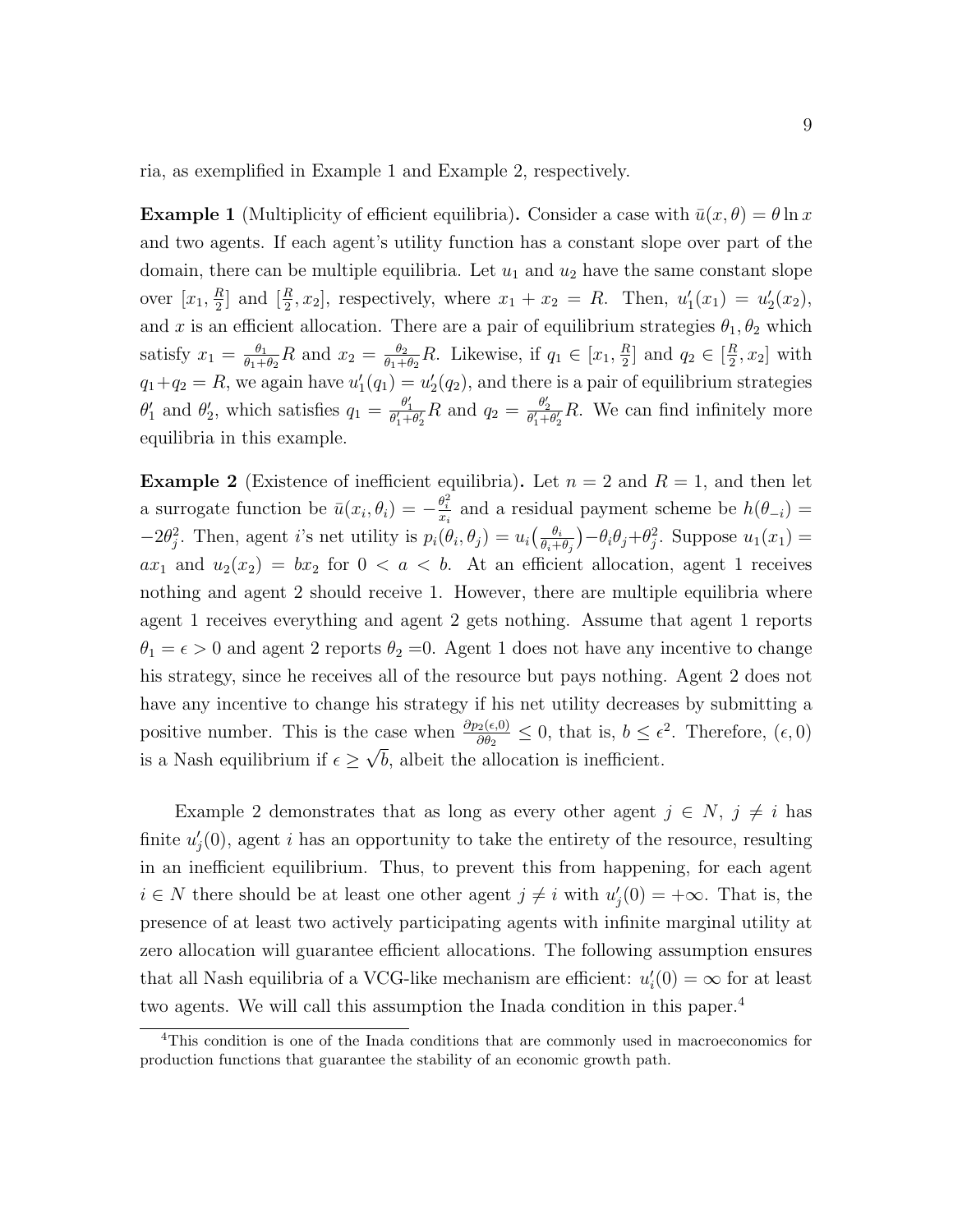**Theorem 3** (Uniqueness of Efficient Equilibria). Consider a problem where at least two agents meet the Inada condition. Then, every Nash equilibrium of a VCG-like mechanism is efficient.

A mechanism  $(\Theta, x, t)$  is *budget-balanced* if  $\sum_{i \in N} t_i(\theta) = 0$  holds for any pair of equilibrium strategies  $\theta$ . Any budget-balanced mechanism makes an amount of transfers to the agents exactly equal to the amount it collects from others, and thus it has no deficit or surplus in an equilibrium. Budget balance is often a desirable property for economies that are collectively owned by agents. Budget balance, however, is difficult to satisfy, and it is well known that traditional VCG mechanisms fail to be budget-balanced (Green and Laffont, 1979; Moulin, 2009, 2010; Moulin and Shenker, 2001; You, 2015). Our following result extends such an impossibility to VCG-like mechanisms.

**Proposition 1.** Every VCG-like mechanism fails to be budget-balanced.

### 4 SEF: A fair, efficient and simple mechanism

Having explored the issue of efficiency in simple mechanisms, we now look at fairness. Our main results in this section show that the trifecta of fairness, efficiency and simplicity of implementation is possible.

While fairness may have different meanings, we adopt the traditional interpretation provided by Foley (1967) of envy freeness under which no agent should prefer any other agent's allocation to his or her own. Envy freeness has played a central role in the distributive justice literature. Formally, a mechanism is *envy-free*, or satisfies no envy, if for each  $u \in \mathcal{U}^n$  and each Nash-equilibrium  $\theta$ ,  $u_i(x_i(\theta)) - t_i(\theta) \geq$  $u_i(x_j(\theta)) - t_j(\theta)$  holds for all pairs  $i, j \in N$ . Agent i does not envy agent j if his or her net utility at equilibrium is at least as high as his or her net utility in the case in which he or she receives agent j's share and payment instead. Our next example shows that VCG-like mechanisms might not be envy-free, and further restrictions might be needed to characterise our desired trifecta.

Example 3 (VCG-like mechanisms may not be envy-free). Consider an efficient VCG-like mechanism with  $\bar{u}(x_i, \theta_i) = \theta_i \ln x_i$  for all  $i \in N$ . In this case,  $x_i = \frac{\theta_i}{\theta_N}$  $\frac{\theta_i}{\theta_N}R$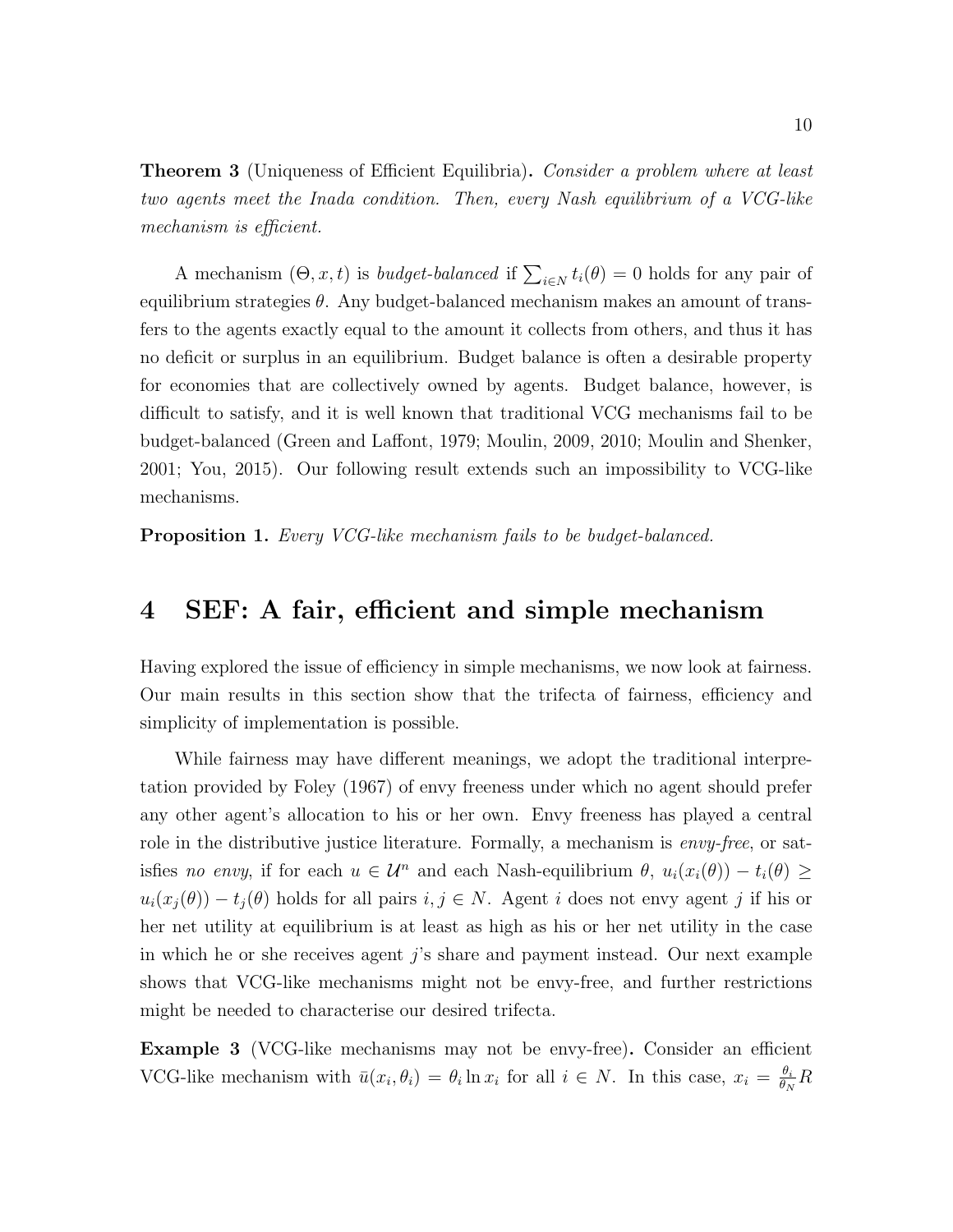and  $\frac{\partial p_i}{\partial \theta_i} = \frac{R\theta_{N\setminus i}}{\theta_N^2}$  $\frac{\theta_{N\setminus i}}{\theta_{N}^{2}}\big[u_{i}'(x_{i})-\frac{\theta_{N}}{R}% \big]_{x_{i}+x_{j}}\bigg\{ \frac{\theta_{N\setminus i}}{\theta_{N}}\big\} \label{eq:44}$  $\left[\frac{\partial_N}{\partial R}\right]$ . With the Inada condition, we have  $\theta_{N\setminus i}\neq 0$  for all  $i \in N$ . The first-order condition of the equilibrium is  $u'_i(x_i) = \frac{\theta_N}{R}$  if  $x_i > 0$  and  $u'_i(x_i) \leq \frac{\theta_N}{R}$  $\frac{d_N}{R}$  if  $x_i = 0$ . From Lemma 1, no envy or efficiency hold if and only if  $h_i(\theta_{-i}) - h_j(\theta_{-j}) = (\theta_i - \theta_j) - \theta_i \ln(\theta_i R) + \theta_j \ln(\theta_j R) + (\theta_i - \theta_j) \ln \theta_N$ . The left-hand side of the equation is additively separable with respect to  $\theta_i$  and  $\theta_j$ , so that its cross derivative should be zero. However, the right-hand side's cross derivative is  $(\theta_j - \theta_i)/\theta_N^2 \neq 0$ . Therefore, with  $\bar{u}(x_i, \theta_i) = \theta_i \ln x_i$ , the efficient VCG-like mechanism is not envy-free. Likewise, with  $\overline{u}(x_i, \theta_i) = \theta_i \sqrt{x_i}$ , the efficient VCG-like mechanism generates envy among agents.

The *simple envy-free (SEF) mechanism* is an envy-free VCG-like mechanism with a simple payment scheme. Resource allocation is proportional to strategies:  $x_i = \frac{\theta_i}{\theta_k}$  $\frac{\theta_i}{\theta_N}R$ for each  $i \in N$ . Agent i pays  $t_i = \theta_i \theta_{N \setminus i} - S_{-i}$ , where  $S = \sum_{i \in N} \theta_i^2$ , and  $S_{-i} = S - \theta_i^2$ . Payment made by some agents can be negative, thereby allowing a subsidy from the mechanism, in which case agent *i*'s net utility is  $p_i(\theta_i, \theta_{-i}) = u_i(\frac{\theta_i}{\theta_k})$  $\frac{\theta_i}{\theta_N}R$ ) –  $\theta_i\theta_{N\setminus i}$  +  $S_{-i}$ . We can construct the SEF mechanism by setting a surrogate function at  $\bar{u}(x_i, \theta_i) = -\frac{\theta_i^2}{x_i}R$ and the residual payment scheme at  $h(\theta_{-i}) = -\theta_{N\setminus i}^2 - S_{-i}$  within the VCG-like mechanisms.

We now examine whether the SEF mechanism satisfies desirable fairness properties and measure the size of budget imbalance. In addition to the no envy concept, we introduce two additional fairness concepts. First, a mechanism satisfies *ranking* if  $x_i \leq x_j$  implies  $t_i \leq t_j$  for any  $i, j \in N$ ,  $i \neq j$  at every equilibrium. If an agent receives a bigger share of the resource than the other agents, he or she has to pay a greater amount than them. Second, a mechanism satisfies voluntary participation if each agent  $i \in N$  has net utility  $p_i(\theta)$  which is non-negative at equilibrium  $\theta$ . Individuals are not forced to participate in the mechanism if they would be made worse off by participating. We assume that  $x_i = t_i = 0$  if agent i does not participate, i.e. he or she does not submit any bid. Proposition 2a shows that the SEF mechanism is not only envy-free, but also satisfies the two aforementioned fairness properties. Proposition 2b shows that the SEF mechanism can generate a budget deficit.

### **Proposition 2.** a. The SEF mechanism (i) satisfies ranking, (ii) achieves voluntary participation and (iii) guarantees no envy.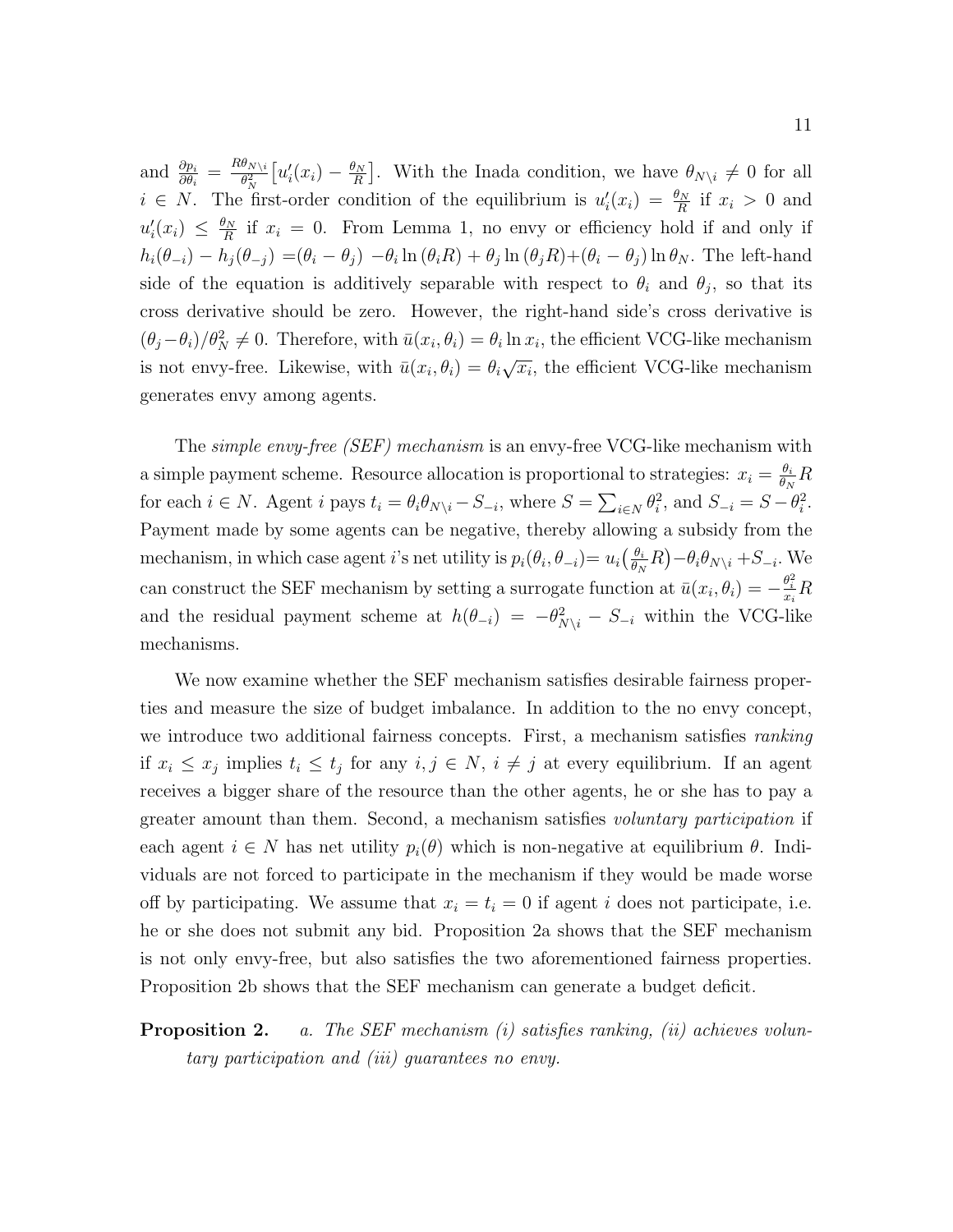### b. The SEF mechanism yields a budget deficit. However, when every agent submits the same strategy, namely  $\theta = (\alpha, \dots, \alpha)$ , the mechanism is budget-balanced.

The SEF mechanism's budget deficit ranges from 0 to  $R\lambda(n-1)$ , where  $\lambda$  is the marginal utility in the efficient equilibrium. We can interpret  $\lambda$  as the market clearing price for price-taking buyers.

A two-part tariff payment scheme is a common practice for pricing a divisible good. A simple two-part tariff for each agent i consists of a variable price in  $\theta_i$  and a fixed price independent of  $\theta_i$ :  $t_i(\theta) = \sum_{j\neq i} \alpha(\theta_j)\theta_i + \sum_{j\neq i} k(\theta_j)$ . Here,  $\alpha(\theta_j)$  and  $k(\theta_j)$  are polynomials of (non-negative) degrees m and  $\gamma$ , respectively, in  $\theta_j$  for each  $j \in N$ , where either m or  $\gamma$  is 1. We show that the SEF mechanism is characterized by efficiency, no envy and a simple two-part tariff.

**Theorem 4.** The SEF mechanism is the only efficient, envy-free and simple two-part tariff scalar mechanism (up to affine transformations).

We note that this result is tight. Removing a simple two-part tariff, a large class of scalar mechanisms that are efficient and envy-free is discussed in Lemma 1 (see Proofs section). Efficient and simple two-part tariff mechanisms generate envy when  $\alpha(\theta_i)$  is polynomial of a degree larger than one. Finally, the egalitarian allocation,  $x_i(\theta) = \frac{R}{n}$  and  $t_i(\theta) = 0$  for all  $i \in N$ , is not efficient, but it is envy-free and satisfies a simple two-part tariff, generated by  $\alpha(\theta_j) = k(\theta_j) = 0$ .

## 5 Conclusion

We have studied the class of incentive-compatible mechanisms in terms of the problem inherent in allocating a divisible resource among agents, within the boundaries of simplicity. Our SEF mechanism reconciles the three desirable properties in the mechanism design literature that have more than often been impossible to achieve simultaneously: fairness, efficiency and simplicity of implementation.

The SEF mechanism does not meet more robust notions of implementation, such as implementation in dominant strategies, but neither does any mechanism defined on a domain of finite-dimensional strategies. Therefore, a natural extension of our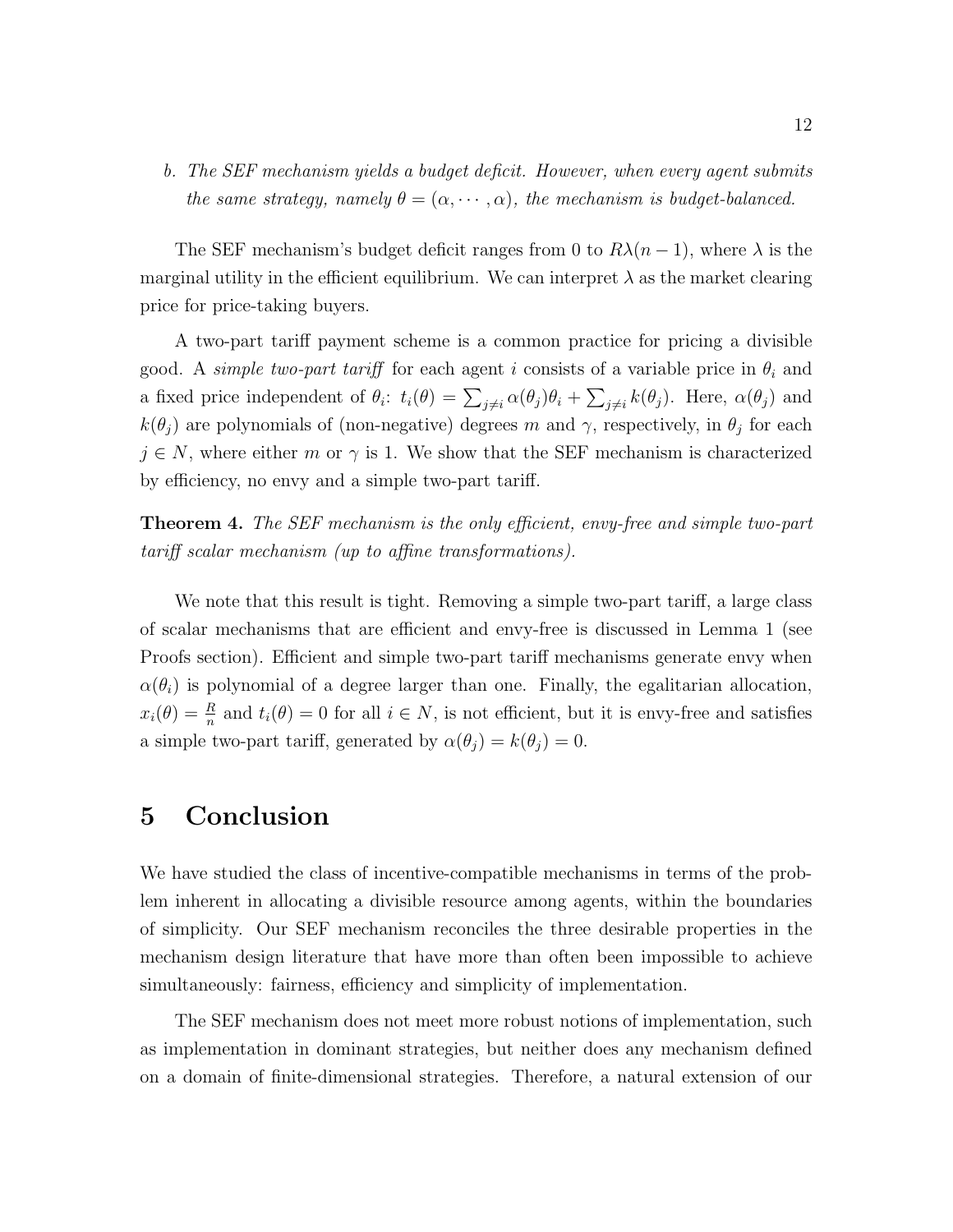work is to study more robust equilibrium selections where these three properties can be achieved.

Finally, our work has focused on the division of a fixed amount of divisible resource. Natural extensions can include more general resource or cost-sharing problems, where the amount to divide is not fixed and the strategy spaces are more complex. Our reductionist approach may lead to positive results even on these problems.

## Proofs

### Proof of Theorem 1

We show the non-existence for the simplest case of  $n = 2$ . The extension to any number of agents follows trivially by fixing the utility of the other agents at 0.

Note that a scalar mechanism implements an efficient equilibrium if and only if, for a given utility profile  $u \in U$ , each equilibrium  $\theta$  with an equilibrium allocation  $x(\theta)$ satisfies the first-order condition for efficient equilibria,  $u'_i(x_i(\theta)) = g(\theta)$  for all  $i \in$ N, where  $g$  is a continuous and positive function. The function  $g$  determines the properties of the scalar strategy mechanism.

Suppose that a scalar strategy mechanism  $M(g)$  implements an efficient dominant strategy equilibrium. Given the mechanism  $M(g)$ , for every pair of utility profiles  $(u_1, u_2)$ , there is a corresponding pair of dominant strategy equilibrium  $(\tilde{\theta_1}, \tilde{\theta_2})$ . This means that  $\tilde{\theta}_1$  should be a best response of agent 1 to every  $\theta_2 \in \mathcal{R}_+$ , i.e. we have

$$
u_1'(x_1(\tilde{\theta_1}, \theta_2)) = g(\tilde{\theta_1}, \theta_2) \text{ for every } \theta_2 \in \mathcal{R}_+.
$$
 (2)

Likewise,  $\tilde{\theta}_2$  should be a best response of agent 2 to every  $\theta_1 \in \mathcal{R}_+$ , in which case we have

$$
u_2'(x_2(\theta_1, \tilde{\theta_2})) = g(\theta_1, \tilde{\theta_2}) \text{ for every } \theta_1 \in \mathcal{R}_+.
$$
 (3)

To use simple notation, we denote  $u'_1$  by f and  $u'_2$  by h, in which case f and h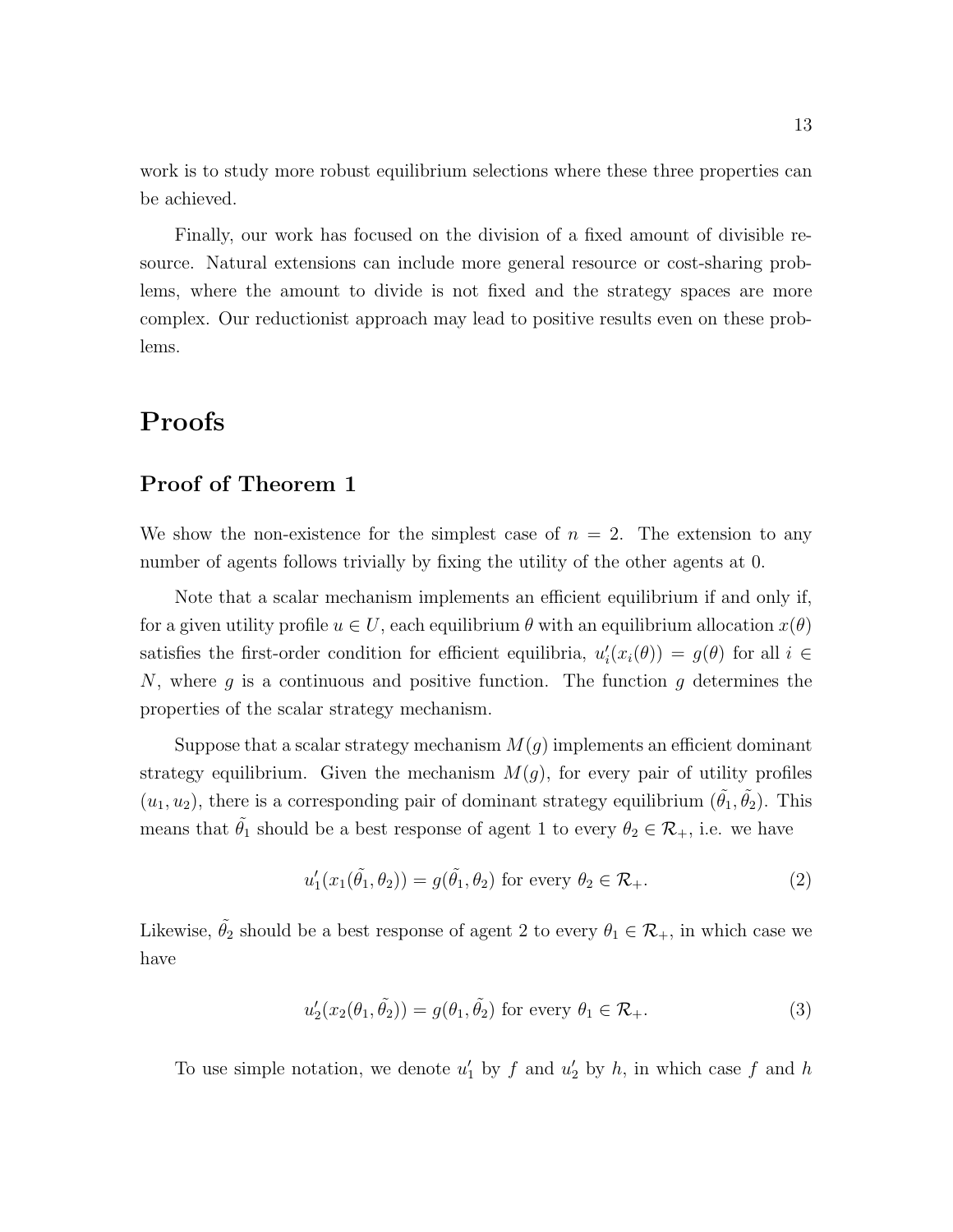are functions of  $\theta_1$  and  $\theta_2$ , i.e.  $f = f(\theta_1, \theta_2)$  and  $h = h(\theta_1, \theta_2)$ . Since a pair of utility profiles  $u \in \mathcal{U}^2$  can be chosen arbitrarily, there are a set F and a set H such that

$$
F = \{f(x, y) : f \text{ is continuous and positive}\}
$$
  

$$
H = \{h(x, y) : h \text{ is continuous and positive}\}.
$$

Denoting  $x = \theta_1$ ,  $y = \theta_2$ ,  $x^* = \tilde{\theta_1}$  and  $y^* = \tilde{\theta_2}$ , equations (2) and (3) are rewritten as follows:

$$
f(x^*, y) = g(x^*, y) \text{ for every } y \in Y
$$
 (4)

and

$$
h(x, y^*) = g(x, y^*)
$$
 for every  $x \in X$  (5)

where  $X = Y = [0, +\infty)$  and  $X \times Y$  are the domains of functions f and h. In addition, we should have

$$
f(x^*, y^*) = h(x^*, y^*). \tag{6}
$$

The equations (4)-(6) should hold for any pair of f and h from F and H, respectively. Note that  $x^*$  and  $y^*$  depend on the choice of f and h, but g is fixed by the mechanism.

Let us choose three pairs of  $(f_1, h_1)$ ,  $(f_2, h_2)$  and  $(f_3, h_3)$  from F and H. There are corresponding dominant strategy equilibrium pairs:  $(x_1, y_1)$ ,  $(x_2, y_2)$  and  $(x_3, y_3)$ , respectively. According to equation (6), we have

$$
f_1(x_1, y_1) = h_1(x_1, y_1) = g(x_1, y_1),
$$
  
\n
$$
f_2(x_2, y_2) = h_2(x_2, y_2) = g(x_2, y_2),
$$
  
\n
$$
f_3(x_3, y_3) = h_3(x_3, y_3) = g(x_3, y_3).
$$

Notice that the function  $g(x, y)$  should have the same values at each point  $(x_1, y_2)$ ,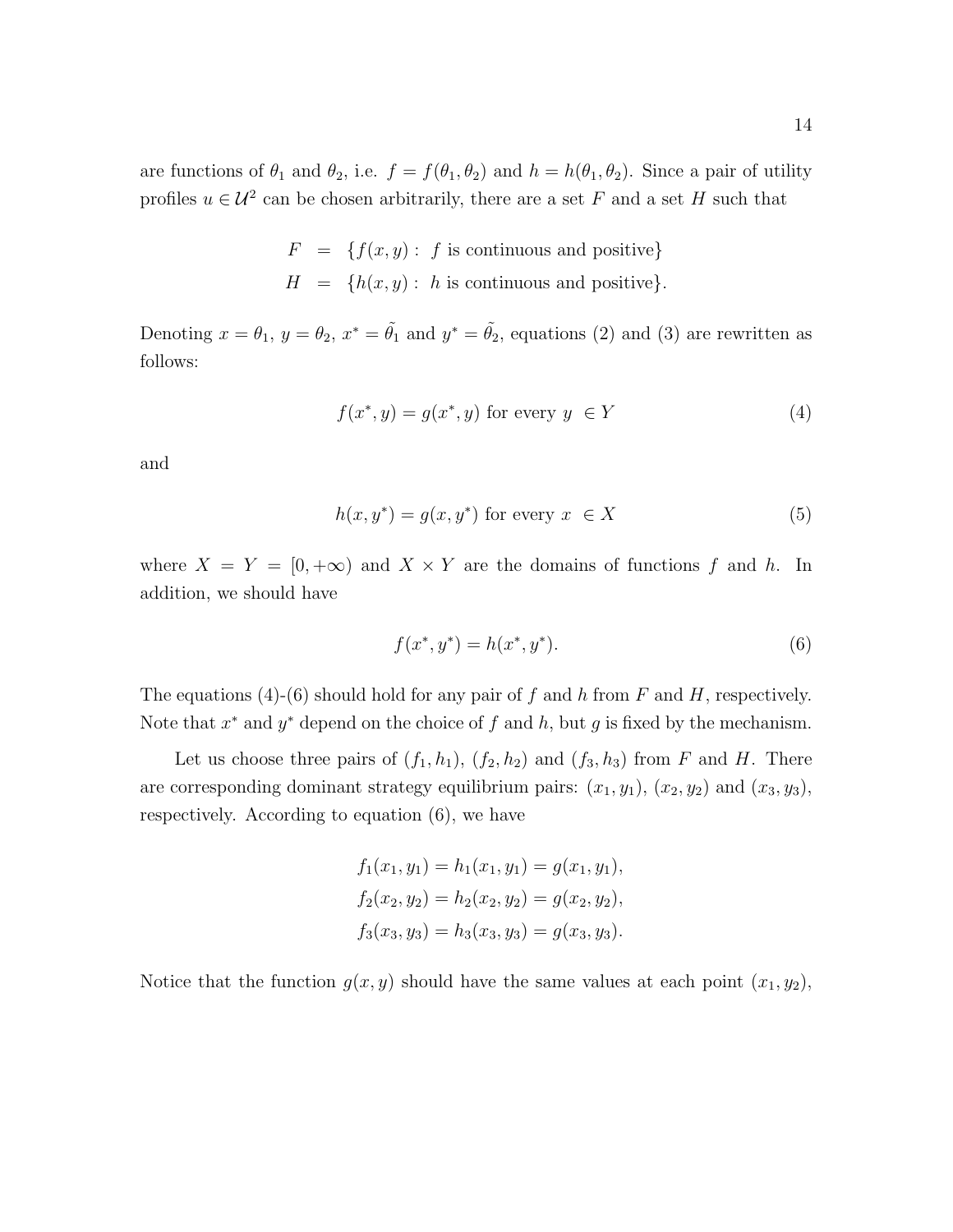$(x_1, y_3), (x_2, y_1), (x_2, y_3), (x_3, y_1),$  and  $(x_3, y_2),$  so we have

$$
f_1(x_1, y_2) = h_2(x_1, y_2) = g(x_1, y_2),
$$
  
\n
$$
f_1(x_1, y_3) = h_3(x_1, y_3) = g(x_1, y_3),
$$
  
\n
$$
h_1(x_2, y_1) = f_2(x_2, y_1) = g(x_2, y_1),
$$
  
\n
$$
f_2(x_2, y_3) = h_3(x_2, y_3) = g(x_2, y_3),
$$
  
\n
$$
h_1(x_3, y_1) = f_3(x_3, y_1) = g(x_3, y_1),
$$
  
\n
$$
f_3(x_3, y_2) = h_2(x_3, y_2) = g(x_3, y_2).
$$

Taking  $x_1$ ,  $x_2$ ,  $x_3$ ,  $y_1$ ,  $y_2$ , and  $y_3$  as unknown variables to solve, we have six unknown variables with nine equations. Considering that f and h are arbitrarily selected, a function q cannot exist in this situation.  $\blacksquare$ 

### Proof of Theorem 2

We prove the "if" part.

**Step A1.** We show that  $\theta$  is a Nash equilibrium if and only if for all  $i \in N$ ,

$$
x(\theta) \in \underset{x \in \mathcal{X}}{\operatorname{argmax}} \left[ u_i(x_i) + \sum_{j \neq i} \bar{u}(x_j, \theta_j) \right]. \tag{7}
$$

The optimal value of (7) is an upper bound to agent i's net utility, without  $h_i(\theta_{-i})$ . Given  $\theta$ , if (7) holds for all agents, then their net utilities are maximised so that  $\theta$  is a Nash equilibrium. For the sake of contradiction, suppose that given a Nash equilibrium  $\theta$ , (7) is not satisfied for some agent i. The problem (7) has an optimal solution  $x^*$ , since X is compact and  $x^* \neq x(\theta)$ . Next,  $x^*$  satisfies the first-order conditions that include only the first derivatives  $u_i'(x_i^*)$  and  $\bar{u}'(x_j^*, \theta_j)$  for all  $j \neq i$ . Since  $\bar{u}'(0,0) \leq 0$ , agent i can find  $\theta'_i > 0$  satisfying  $u'_i(x_i^*) = \bar{u}'(x_i^*, \theta'_i)$ . Thus, the optimal solution  $x^*$  also satisfies the first-order conditions of problem  $(1)$ . Solution  $x(\theta_i', \theta_{-i})$  is the unique solution to problem (1) for given strategy vector  $(\theta_i', \theta_{-i})$ .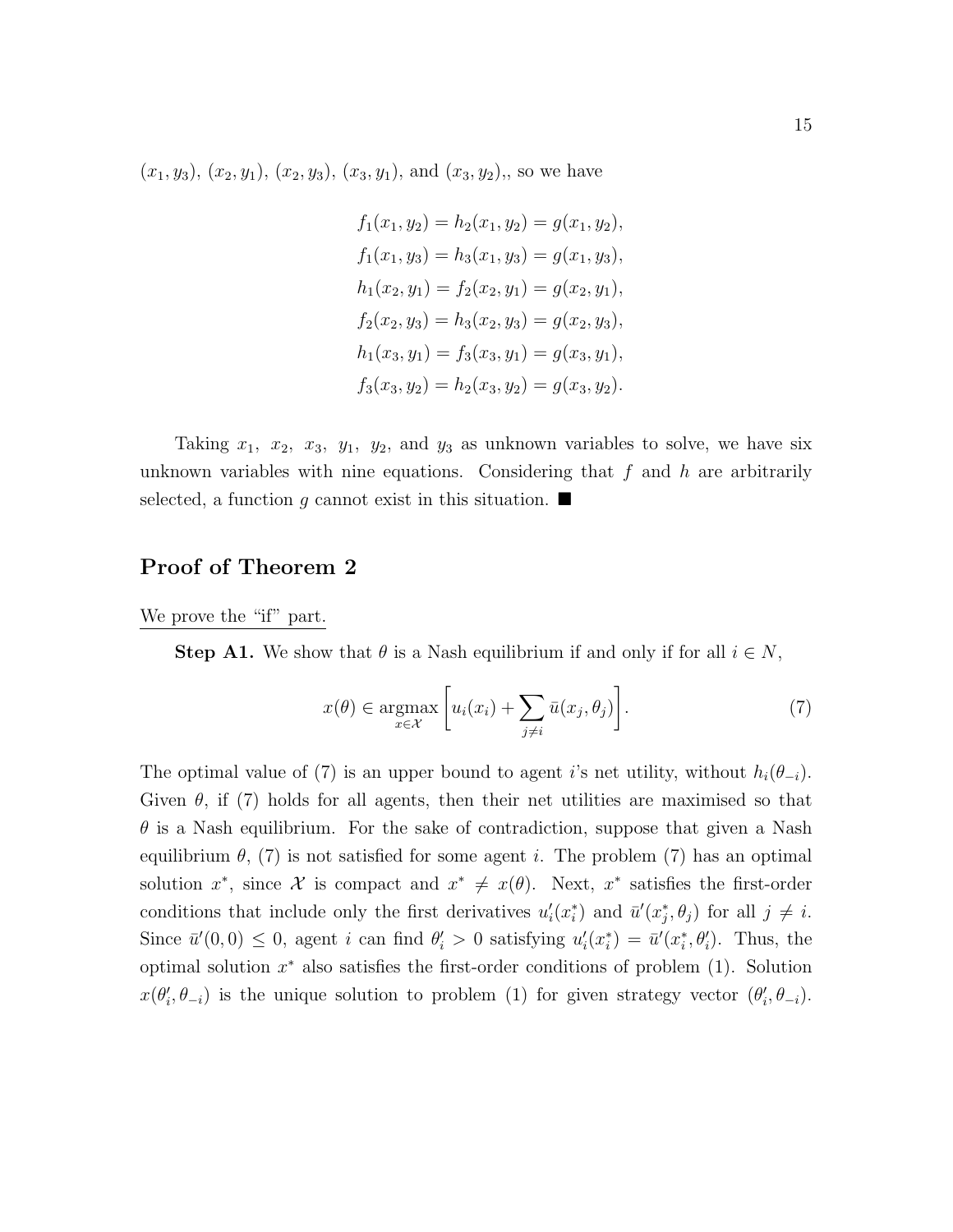Thus, we have  $x^* = x(\theta_i', \theta_{-i})$ , which implies

$$
u_i(x_i(\theta)) + \sum_{j \neq i} \bar{u}(x_j(\theta), \theta_j) - h_i(\theta_{-i}) < u_i(x_i^*) + \sum_{j \neq i} \bar{u}(x_j^*, \theta_j) - h_i(\theta_{-i})
$$
\n
$$
= u_i(x_i(\theta_i', \theta_{-i})) + \sum_{j \neq i} \bar{u}(x_j(\theta_i', \theta_{-i}), \theta_j) - h_i(\theta_{-i})
$$

and contradicts the notion that  $\theta$  is a Nash equilibrium.

Step A2. We prove that every VCG-like mechanism has an efficient Nash equilibrium. For a vector of efficient allocations  $x^*$ , each agent  $i, i \in N$ , can choose  $\theta_i > 0$ such that  $u'_i(x_i^*) = \bar{u}'(x_i^*, \theta_i)$  for  $x_i^* > 0$  or selects  $\theta_i = 0$  for  $x_i^* = 0$ . Since (1) has a unique solution for  $\theta$ , we have  $x^* = x(\theta)$ . From  $u'_i(x_i^*) = \bar{u}'(x_i^*, \theta_i)$ , problems (1) and (7) only involve the same first derivatives, thus suggesting that efficient allocation  $x^*(=x(\theta))$  is also a solution of (7). Therefore, we conclude that  $\theta$  is a Nash equilibrium.

#### We prove the "only if" part.

**Step B1.** Consider an efficient one-dimensional mechanism  $(\Theta, x, t)$ , where  $\Theta = \mathcal{R}_+^1$  and  $x(\theta) \in \mathcal{X}$ . We construct a space of surrogate utility function for this mechanism. Note that since  $x(\theta)$  is an allocation of R units, then we can find functions  $f_i: \mathcal{R}_+ \to \mathcal{R}_+$  such that  $f_i(0) = 0$  and  $x_i(\theta) = \frac{f_i(\theta_i)}{\sum_{j=1}^n f_j(\theta_j)} R$  for all  $\theta \in \mathcal{R}_+^n$ . Thus, the function  $\bar{u}(x_i, \theta_i) = f_i(\theta_i) \ln x_i$  meets the assumption of a surrogate utility function. Furthermore, since  $\bar{u}'(x_i, \theta_i) = \bar{u}'(x_j, \theta_j)$ , the function  $x(\theta)$  is the unique solution of (1) at any given  $\theta$ .

**Step B2.** Pick an arbitrary utility profile u and the surrogate function  $\bar{u}$  constructed in Step B1. The analytic implicit function theorem and the twice-continuous differentiability assumptions on the functions  $\bar{u}$  imply that  $x_i(\theta)$  is twice continuously differentiable. Thus, if  $\theta$  is a Nash equilibrium,  $\theta$  satisfies the following first-order condition with a continuously differentiable  $t_i(\theta)$ :

$$
\frac{\partial t_i(\theta_i, \theta_{-i})}{\partial \theta_i} = \frac{\partial u_i(x_i(\theta_i, \theta_{-i}))}{\partial x_i} \frac{\partial x_i(\theta_i, \theta_{-i})}{\partial \theta_i}.
$$
\n(8)

**Step B3.** Let  $x^*$  be an efficient allocation. The richness assumption of  $\bar{u}$  implies that for each  $i \in N$ , there exists  $\theta_i^*$  satisfying  $u_i'(x_i^*) = \bar{u}'(x_i^*, \theta_i^*)$ . Since the efficient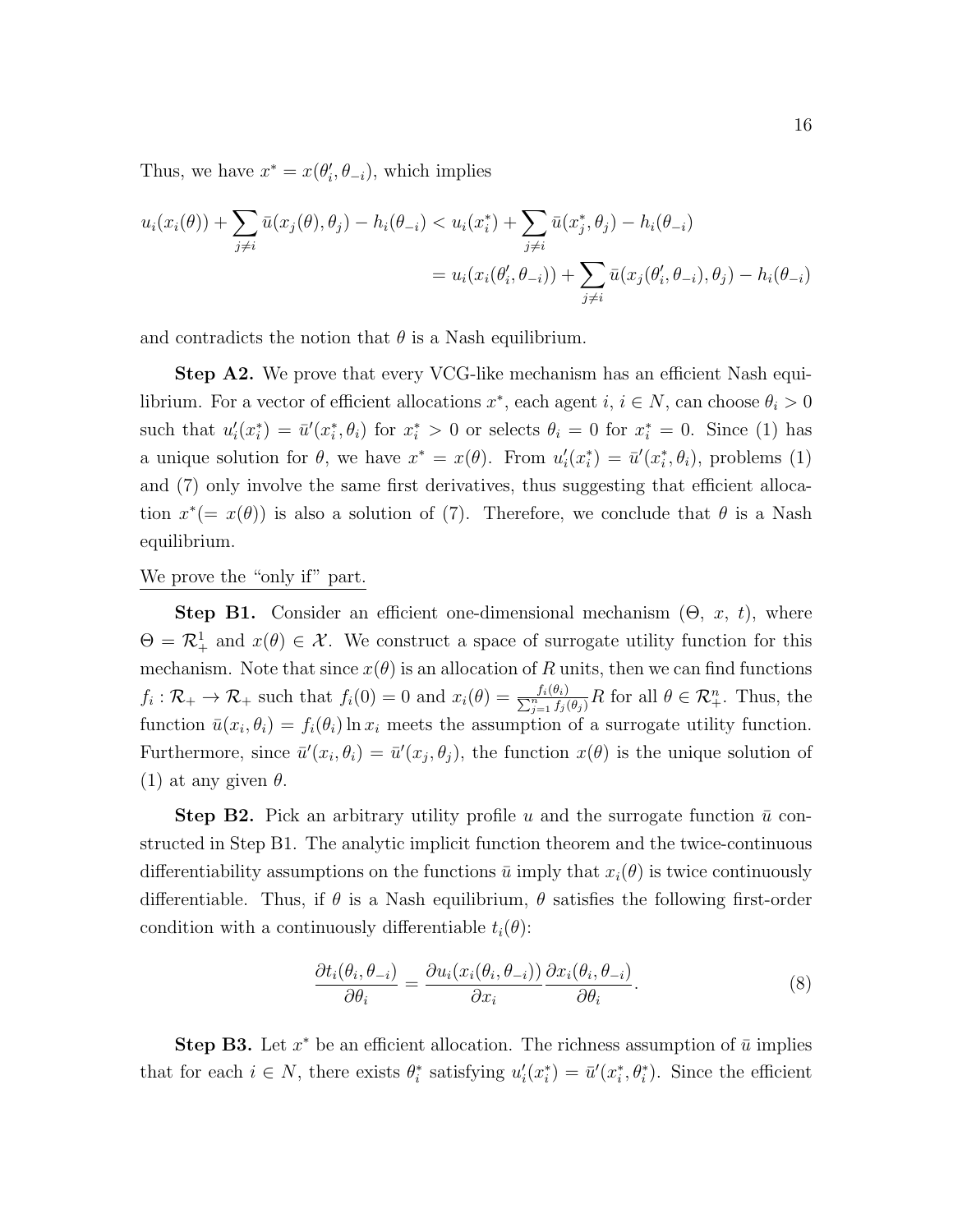solution  $x^*$  satisfies the first-order condition  $u'_i(x_i^*) = u'_j(x_j^*)$  for all  $i, j \in N$ , we have

$$
\bar{u}'(x_i^*, \theta_i^*) = u_i'(x_i^*) = u_j'(x_j^*) = \bar{u}'(x_j^*, \theta_j^*),\tag{9}
$$

for all  $i, j \in N$ , thus suggesting that  $x^*$  is the unique solution to problem (1) for the submitted  $\theta^*$ . Also,  $x^*(\theta^*)$  is a solution of (7), whose first-order conditions only include  $u'_i(x_i^*)$  and  $\bar{u}'(x_j^*, \theta_j)$  for all  $j \neq i$ . The result in Step A1 implies that  $\theta^*$  is an efficient Nash equilibrium.

Step B4. For an efficient Nash equilibrium  $\theta$  and an associated efficient allocation  $x^*$ , we can rewrite  $(8)$  as the following:

$$
t_i(\theta_i, \theta_{-i}) = t_i(0, \theta_{-i}) + \int_0^{\theta_i} \frac{\partial u_i(x_i^*(s, \theta_{-i}))}{\partial x_i} \frac{\partial x_i(s, \theta_{-i})}{\partial s} ds.
$$
 (10)

From the differentiability of  $x(\theta)$  and resource constraint  $R = \sum_{i \in N} x_i(\theta)$ , we have  $\partial x_i$  $\frac{\partial x_i}{\partial \theta_i} \ = \ - \sum_{j \neq i}$  $\partial x_j$  $\frac{\partial x_j}{\partial \theta_i}$ . Using the equation (9) and  $\frac{\partial x_i}{\partial \theta_i} = -\sum_{j\neq i}$  $\partial x_j$  $\frac{\partial x_j}{\partial \theta_i}$ , we can rewrite equation (10) as

$$
t_i(\theta_i, \theta_{-i}) = t_i(0, \theta_{-i}) + \int_0^{\theta_i} - \sum_{j \neq i} \bar{u}'(x_j^*(s, \theta_{-i}), \theta_j) \frac{\partial x_j(s, \theta_{-i})}{\partial s} ds
$$
  
=  $t_i(0, \theta_{-i}) - \sum_{j \neq i} \int_{x_j^*(0, \theta_{-i})}^{x_j^*(\theta_i, \theta_{-i})} \bar{u}'(x_j, \theta_j) dx_j$   
=  $t_i(0, \theta_{-i}) - \sum_{j \neq i} \bar{u}(x_j^*(\theta_i, \theta_{-i}), \theta_j) + \sum_{j \neq i} \bar{u}(x_j^*(0, \theta_{-i}), \theta_j).$ 

This is true if and only if  $t_i(\theta)$  satisfies:

$$
t_i(\theta_i, \theta_{-i}) = -\sum_{j \neq i} \bar{u}(x_j^*(\theta), \theta_j) + h_i(\theta_{-i}).
$$

Therefore, we conclude that the payment scheme of the scalar strategy mechanism follows a VCG-like mechanism.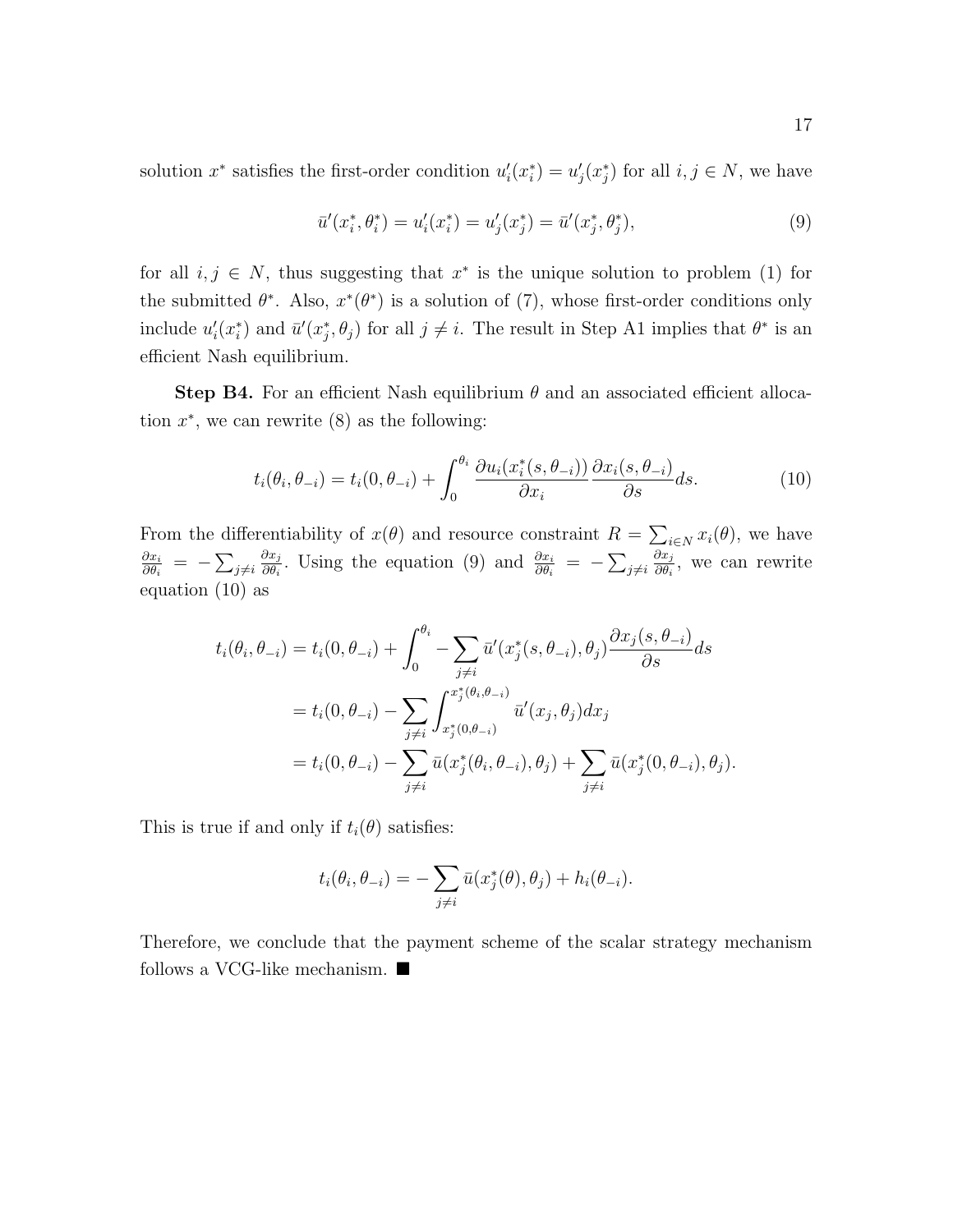#### Proof of Theorem 3

Without loss of generality, suppose that  $u'_1(0) = u'_2(0) = \infty$ . In this case, agents 1 and 2 will receive positive amounts of resources. From Step A1 in the proof of Theorem 2,  $\theta$  is a Nash equilibrium if and only if, for all  $i \in N$ , we have (7). The optimality conditions of (7) imply that for  $i = 1, 2$  and for every  $j \neq i$ ,  $u'_i(x_i) =$  $\bar{u}'(x_j, \theta_j)$  if  $x_j > 0$ , or  $u'_i(x_i) \ge \bar{u}'(x_j, \theta_j)$  if  $x_j = 0$ , which includes  $u'_1(x_1) = \bar{u}'(x_2, \theta_2)$ and  $u_2'(x_2) = \bar{u}'(x_1, \theta_1)$ . Since  $x(\theta)$  is the solution to problem (1), we also have  $\bar{u}'(x_1,\theta_1)=\bar{u}'(x_2,\theta_2)$ , and thus we have  $u'_1(x_1)=\bar{u}'(x_1,\theta_1)$ . The optimality conditions of (7) indicate that for an arbitrary agent  $i \in N$ , we have  $u'_i(x_i) = \bar{u}'(x_1, \theta_1) = u'_1(x_1)$ if  $x_i > 0$ , or  $u'_i(x_i) \le \bar{u}'(x_1, \theta_1) = u'_1(x_1)$  if  $x_i = 0$ . These are the first-order conditions of efficient allocations. Therefore, with  $u_i'(0) = \infty$  for at least two agents, every Nash equilibrium is efficient.  $\blacksquare$ 

### Proof of Proposition 1

An agent *i*'s net utility in a VCG-like mechanism is  $p_i(\theta) = u_i(x_i) + \sum_{j \neq i} \bar{u}(\theta_j, x_j)$  $h_i(\theta_{-i})$ , so his payment is  $t_i(\theta) = -\sum_{j\neq i} \bar{u}(\theta_j, x_j) + h_i(\theta_{-i})$  at an equilibrium  $\theta$  and a corresponding allocation  $x$ . The mechanism's budget is

$$
\sum_{i \in N} t_i = -\sum_{i \in N} \sum_{j \neq i} \bar{u}(\theta_j, x_j) + \sum_{i \in N} h_i(\theta_{-i}).
$$

Budget balance means that  $\sum_{i\in N} h_i(\theta_{-i}) = \sum_{i\in N} \sum_{j\neq i} \bar{u}(\theta_j, x_j)$  holds for any pair of equilibrium strategies  $\theta$ .

Suppose that there exists a  $\bar{u}$  which yields a budget balance. Let  $n = 2$ . Without loss of generality, we can assume that  $x_1 > 0$ ,  $x_2 > 0$  at equilibrium allocations, and so the following budget balance shows that  $h_1(\theta_2) + h_2(\theta_1) = \bar{u}(\theta_1, x_1) + \bar{u}(\theta_2, x_2)$  for any equilibrium strategies  $\theta$  and corresponding allocations x. Equilibrium strategies  $\theta$  vary in line with the ways in which utility profiles u vary. Thus, the right-hand side of this equation should be additively separable in  $\theta_1$  and  $\theta_2$ . Therefore, a budget balance implies  $\frac{\partial^2[\bar{u}(\theta_1,x_1)+\bar{u}(\theta_2,x_2)]}{\partial \theta_1 \partial \theta_2}$  $\frac{d(x,y)+\bar{u}(\theta_2,x_2)}{\partial \theta_1 \partial \theta_2} = 0$ . The partial derivative of  $\bar{u}$  in  $x_i$ ,  $\bar{u}'(\theta_i,x_i)$  is denoted by  $\bar{u}_{(0,1)}(\theta_i, x_i)$  for  $i = 1, 2$ . Recall that the equilibrium condition is written as  $\bar{u}_{(0,1)}(\theta_1, x_1) = \bar{u}_{(0,1)}(\theta_2, x_2) = g(\theta).$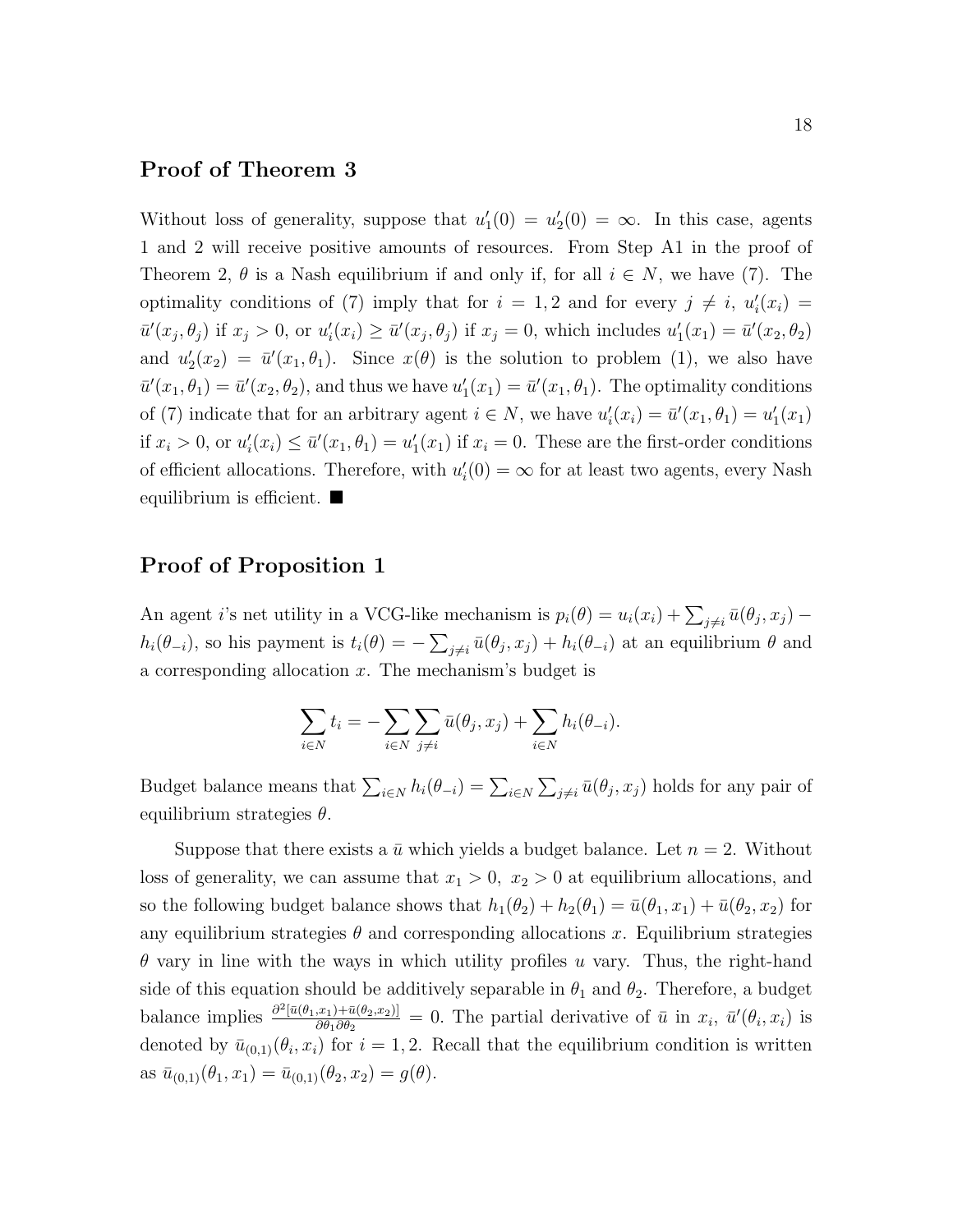Now we have

$$
\frac{\partial(\bar{u}(\theta_1, x_1) + \bar{u}(\theta_2, x_2))}{\partial \theta_1} = \bar{u}_{(1,0)}(\theta_1, x_1) + \bar{u}_{(0,1)}(\theta_1, x_1) \frac{\partial x_1}{\partial \theta_1} + \bar{u}_{(0,1)}(\theta_2, x_2) \frac{\partial x_2}{\partial \theta_1}
$$

$$
= \bar{u}_{(1,0)}(\theta_1, x_1) + g(\theta) \left(\frac{\partial x_1}{\partial \theta_1} + \frac{\partial x_2}{\partial \theta_1}\right) = \bar{u}_{(1,0)}(\theta_1, x_1).
$$

The last equality holds, since  $x_1(\theta) + x_2(\theta) = R$ . Likewise, we have  $\frac{\partial}{\partial \theta_2}(\bar{u}(\theta_1, x_1) +$  $\bar{u}(\theta_2, x_2)$  =  $\bar{u}_{(1,0)}(\theta_2, x_2)$ , and because  $\frac{\partial^2}{\partial \theta_1 \partial \theta_2}$  $\frac{\partial^2}{\partial \theta_1 \partial \theta_2}$  =  $\frac{\partial^2}{\partial \theta_2 \partial \theta_3}$  $\frac{\partial^2}{\partial \theta_2 \partial \theta_1}$ , the budget balance holds if and only if  $\frac{\partial \bar{u}_{(1,0)}(\theta_1,x_1)}{\partial \theta_2} = \frac{\partial \bar{u}_{(1,0)}(\theta_2,x_2)}{\partial \theta_1}$  $\frac{\partial \phi_1(\theta_2, x_2)}{\partial \theta_1} = 0$ . This is equivalent to  $\bar{u}_{(1,1)}(\theta_1, x_1) \frac{\partial x_1}{\partial \theta_2}$  $\frac{\partial x_1}{\partial \theta_2} =$  $\bar{u}_{(1,1)}(\theta_2, x_2)\frac{\partial x_2}{\partial \theta_1}$  $\frac{\partial x_2}{\partial \theta_1} = 0$ . We proved that  $x_i$  is a differentiable function of  $\theta$ , so  $\frac{\partial x_2}{\partial \theta_1}$  and  $\frac{\partial x_1}{\partial \theta_2}$ cannot be zero. Thus, the budget balance requests  $\bar{u}_{(1,1)}(\theta_1, x_1) = \bar{u}_{(1,1)}(\theta_2, x_2) = 0$ , thereby suggesting that for  $i = 1, 2, \bar{u}(x_i, \theta_i)$  is additively separable in  $x_i$  and  $\theta_i$ , i.e. we should have  $\bar{u}(\theta_i, x_i) = f(\theta_i) + k(x_i)$  for some functions f and k. Then, for  $i = 1, 2,$  $\bar{u}'(\theta_i, x_i) = \frac{\partial k(x_i)}{\partial x_i}$ . This violates an assumption about  $\bar{u}$  of VCG-like mechanisms, such that for every  $\gamma \in (0,\infty)$  and  $x_i > 0$ , there exists  $\theta_i > 0$  s.t.  $\bar{u}'(x_i,\theta_i) = \gamma$  for  $i = 1,2$ . Therefore, there is no  $\bar{u}$  that satisfies the budget balance.

#### Conditions for Envy Freeness

**Lemma 1.** Necessary and sufficient conditions for envy freeness and efficiency  $\mid An$ allocation mechanism with a side payment is envy-free and efficient if and only if it satisfies the following condition: given  $u \in \mathcal{U}^n$ , at every equilibrium allocation and payment (x,t), for every  $i \in N$  and all  $j \neq i$ , if  $x_i \neq x_j$ , then  $u'_i(x_i) = \frac{t_i - t_j}{x_i - x_j}$  for  $x_i > 0$ , and  $u'_i(x_i) \leq \frac{t_i - t_j}{x_i - x_i}$  $\frac{t_i-t_j}{x_i-x_j}$  for  $x_i=0$ , and if  $x_i=x_j$ , then  $t_i=t_j$ .

**Proof of Lemma 1.** Given  $u \in \mathcal{U}^n$ , let the mechanism have an equilibrium allocation and payment  $(x, t)$ . By definition, no envy holds if and only if  $u_i(x_i) - u_i(x_i) \geq$  $t_i - t_j$  and  $u_j(x_j) - u_j(x_i) \ge t_j - t_i$ . This is equivalent to  $\frac{u_i(x_i) - u_i(x_j)}{x_i - x_j} \le \frac{t_i - t_j}{x_i - x_j}$  $\frac{t_i-t_j}{x_i-x_j}$  and  $u_j(x_j)-u_j(x_i)$  $\frac{x_j)-u_j(x_i)}{x_j-x_i} \geq \frac{t_j-t_i}{x_j-x_i}$  $\frac{t_j-t_i}{x_j-x_i}$  for  $x_i < x_j$  for all  $i, j \in N$ . The concavity of  $u_i$  for  $x_i < x_j$  implies  $u_i(x_i)-u_i(x_j)$  $\frac{x_i)-u_i(x_j)}{x_i-x_j} \leq u'_i(x_i)$ , and so agent i is envy-free if and only if  $u'_i(x_i) \leq \frac{t_i-t_j}{x_i-x_j}$  $\frac{t_i-t_j}{x_i-x_j}$ . Likewise, agent j is envy-free if and only if  $u'_j(x_j) \geq \frac{t_j-t_i}{x_i-x_i}$  $\frac{t_j-t_i}{x_j-x_i}$ . Combining the two inequalities, we have  $u'_i(x_i) \leq \frac{t_i-t_j}{x_i-x_i}$  $\frac{t_i-t_j}{x_i-x_j} \leq u'_j(x_j)$ . With the first-order condition of efficiency, i.e.  $u'_i(x_i) = u'_j(x_j)$  for  $x_i, x_j \in \mathcal{R}_{++}$ , the mechanism is efficient and envy-free if and only if  $u'_i(x_i) = \frac{t_i - t_j}{x_i - x_j}$  for  $x_i > 0$ , and if  $x_i = x_j$ , no envy holds, but if and only if  $t_i = t_j$ . ■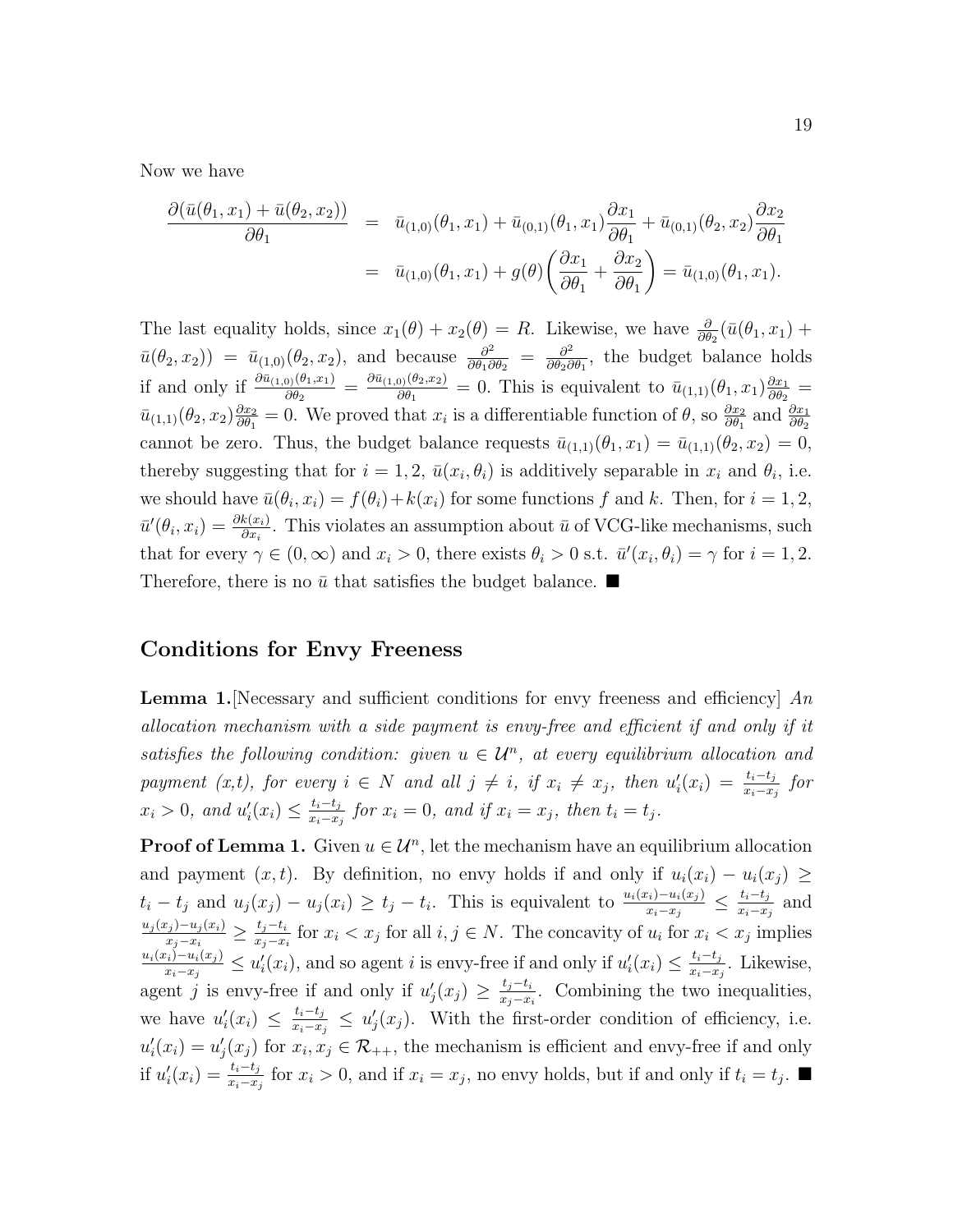#### Proof of Proposition 2

(i) Ranking: Suppose that  $x_i \leq x_j$ , which is equivalent to  $\theta_i \leq \theta_j$ . Remember that  $t_i = \theta_i \theta_{N \setminus i} - S_{-i}$ , in which case  $t_i - t_j = \theta_i \theta_{N \setminus i} - S_{-i} - \theta_j \theta_{N \setminus j} + S_{-j} = \theta_N (\theta_i - \theta_j)$ . Thus,  $t_i \leq t_j$  if and only if  $\theta_i \leq \theta_j (x_i \leq x_j)$ .

(ii) Voluntary Participation: Since  $p_i(\theta_i, \theta_{-i})$  is concave in  $\theta_i$ , it is sufficient to check if  $p_i(0, \theta_{-i}) \geq 0$ . We see  $p_i(0, \theta_{-i}) = S_{-i} > 0$ , and so VP holds.

(iii) No-envy: Under the Inada condition, the SEF mechanism is efficient, as  $u'_i(x_i) = \frac{\theta_N^2}{R} = u'_j(x_j)$  for all  $i, j \in N$ . No envy holds if and only if  $u_i(x_i) - t_i \geq$  $u_i(x_j) - t_j$  at equilibrium x and t for all  $i, j \in N$ , which is written as  $u_i(x_i) - u_i(x_j) \geq$  $\theta_i \theta_{N \setminus i} - \theta_j \theta_{N \setminus j} - S_{-i} + S_{-j} = (\theta_i - \theta_j)\theta_N = (x_i - x_j) \frac{\theta_N^2}{R} = (x_i - x_j)u'_i(x_i)$ . The concavity of  $u_i$  implies  $u_i(x_i) - u_i(x_j) \geq (x_i - x_j)u'_i(x_i)$ , and thus no envy holds.

**Part b.** The mechanism collects  $\sum_{i\in N} t_i$  and we have  $\sum_{i\in N} t_i = \sum_{i\in N} [\theta_i \theta_{N\setminus i} S_{-i}$ ] =  $\sum_{i\in N} \theta_i \theta_N - nS = (\sum_{i\in N} \theta_i)^2 - n \sum_{i\in N} \theta_i^2 \leq 0$ . The last inequality holds due to the Cauchy-Schwartz inequality, and so the SEF mechanism yields a budget deficit of  $n \sum_{i \in N} \theta_i^2 - (\sum_{i \in N} \theta_i)^2$ . Substituting in  $\theta_i = x_i \frac{\theta_N}{R}$  $\frac{dN}{R}$ , the budget deficit is  $n\left(\sum_{i\in N}x_i^2\right)\frac{\theta_N^2}{R}-\frac{\theta_N^2}{R}\left(\sum_{i\in N}x_i\right)^2=n\left(\sum_{i\in N}x_i^2\right)\frac{\theta_N^2}{R^2}-\theta_N^2$ . There is a  $i\in N$  with  $x_i>0$ , and so  $u'_i(x_i) = \frac{\theta_N^2}{R}$ , following which the budget deficit is  $\frac{n}{R}u'_i(x_i) \sum_{i \in N} x_i^2 - Ru'_i(x_i) =$ n  $\frac{n}{R}\lambda\Big[\sum_{i\in N}x_i^2-\frac{R^2}{n}\Big]$  $\frac{R^2}{n}$ .

Observations:

(a) If  $u_i = u_j$  for all  $i \neq j$  and  $i, j \in N$ , then  $\theta_i = \theta_j$  for all  $i \neq j$  and  $x_i = \frac{R}{n}$ n for all  $i \in N$ , in which case it is easy to check that the mechanism has a balanced budget.

(b) Note that the supremum of  $\sum_{i\in\mathbb{N}}x_i^2$  for  $x\in\mathcal{X}$  is achieved at the extreme points of  $x \in \mathcal{X}$ , so we have a budget deficit of  $\frac{n}{R}\lambda \left[\sum_{i \in N} x_i^2 - \frac{R^2}{n}\right]$  $\frac{R^2}{n}\Big] \leq \frac{n}{R}$  $\frac{n}{R}\lambda\left(R^2-\frac{R^2}{n}\right)$  $\frac{R^2}{n}\big)=$  $\lambda R(n-1)$ .

### Proof of Theorem 4

First, we show that the SEF mechanism satisfies the properties. It was shown previously that the SEF mechanism is efficient and envy-free under the Inada condi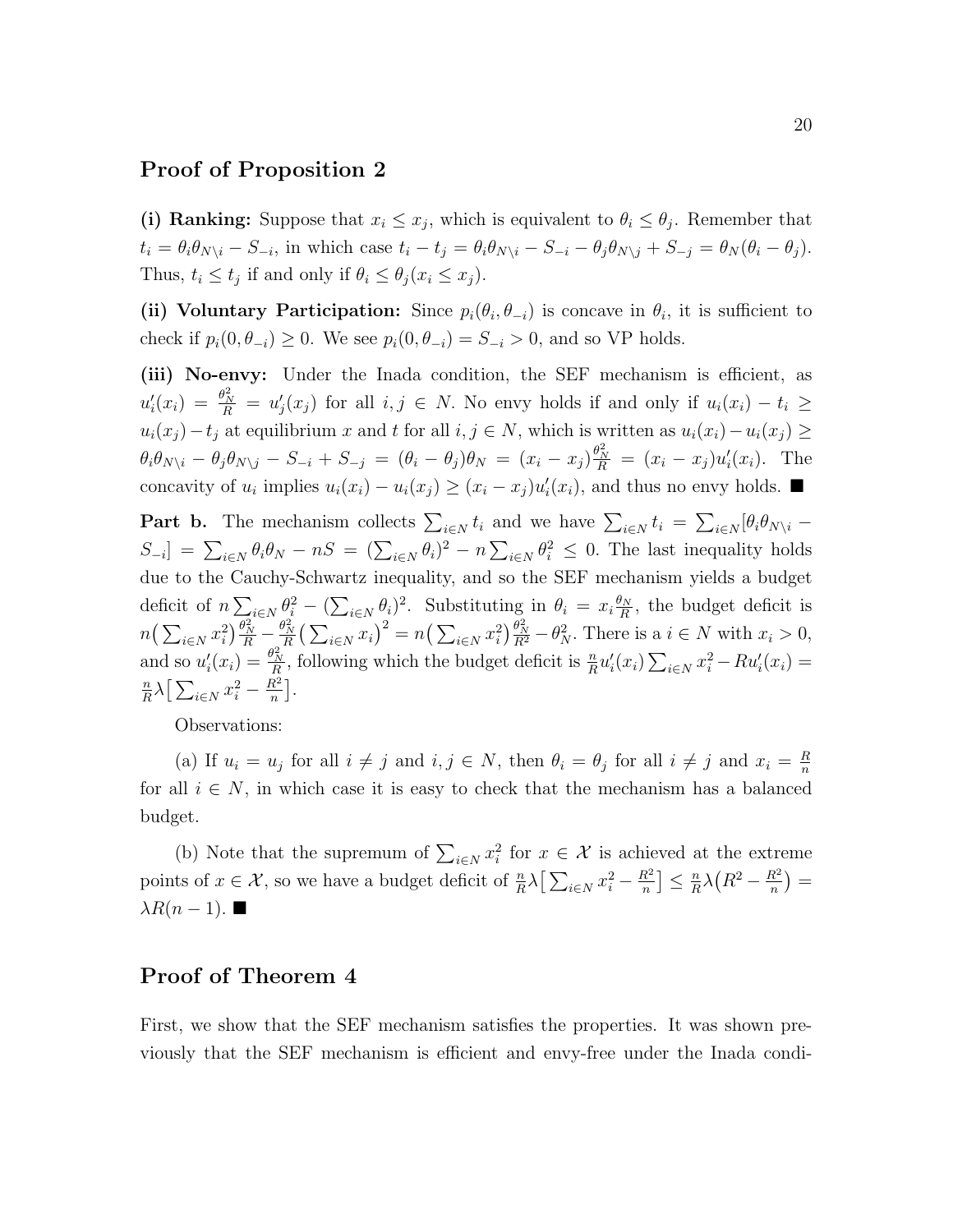tion. The payment of the SEF mechanism by agent i is  $t_i(\theta) = \theta_i \theta_{N\setminus i} - S_{-i}$  $\sum_{j\neq i}\theta_j\theta_i+\sum_{j\neq i}-\theta_j^2$ , i.e.  $\alpha(\theta_j)=\theta_j$  is a polynomial of degree 1 in  $\theta_j$ , and  $k(\theta_j)=-\theta_j^2$ is a polynomial of degree 2 in  $\theta_j$ .

Now we will show that any efficient, envy-free and simple two-part tariff scalar mechanism is the SEF mechanism up to affine transformations. Fix a scalar mechanism that is efficient, envy-free and a simple two-part tariff, and then denote its marginal price by  $g(\theta)$ . Agent is net utility under the simple two-part tariff is

$$
p_i(\theta_i, \theta_{-i}) = u_i(x_i(\theta)) - \sum_{j \neq i} \alpha(\theta_j)\theta_i - \sum_{j \neq i} k(\theta_j).
$$
 (11)

According to Lemma 1, the presence of neither envy nor efficiency implies

$$
g(\theta) = \frac{t_i - t_j}{x_i - x_j} = \frac{\sum_{l \neq i} \alpha(\theta_l)\theta_i + \sum_{l \neq i} k(\theta_l) - \sum_{l \neq j} \alpha(\theta_l)\theta_j - \sum_{l \neq j} k(\theta_l)}{x_i(\theta) - x_j(\theta)}.
$$
(12)

Equation (12) illustrates that  $x_i(\theta) = \frac{\sum_{j\neq i} \alpha(\theta_j) \theta_i - k(\theta_i) + \tilde{S}(\theta_i, \theta_{-i})}{a(\theta)}$  $\frac{\partial \mathcal{L}(v_i, y \to \mathcal{Q}(v_i, \theta - i))}{g(\theta)}$ . Recall that for any  $i \in N$ ,  $x_i(\theta) = 0$  if  $\theta_i = 0$ , which means  $k(\theta_i) = \tilde{S}(0, \theta_{-i})$  for each  $i \in N$ , and since k is a polynomial,  $\tilde{S}$  is differentiable in  $\theta_i$ , and it is symmetric. Thus,  $\tilde{S}(\theta)$  is additively separable. Hence, we can write

$$
x_i(\theta) = \frac{\sum_{j \neq i} \alpha(\theta_j)\theta_i - k(\theta_i)}{g(\theta)}.
$$
\n(13)

We then rewrite (11) as

$$
p_i(\theta_i, \theta_{-i}) = u_i\left(\frac{\sum_{j \neq i} \alpha(\theta_j)\theta_i - k(\theta_i)}{g(\theta)}\right) - \sum_{j \neq i} \alpha(\theta_j)\theta_i - \sum_{j \neq i} k(\theta_j).
$$

The first-order condition of equilibrium gives  $0 = \frac{\partial p_i(\theta)}{\partial \theta_i}$ , which is equivalent to

$$
u'_i(x_i) \frac{\sum_{j\neq i} \alpha(\theta_j) g(\theta) - k'(\theta_i) g(\theta) - \sum_{j\neq i} \alpha(\theta_j) \theta_i \frac{\partial g(\theta)}{\partial \theta_i} + k(\theta_i) \frac{\partial g(\theta)}{\partial \theta_i}}{g(\theta)^2} = \sum_{j\neq i} \alpha(\theta_j)
$$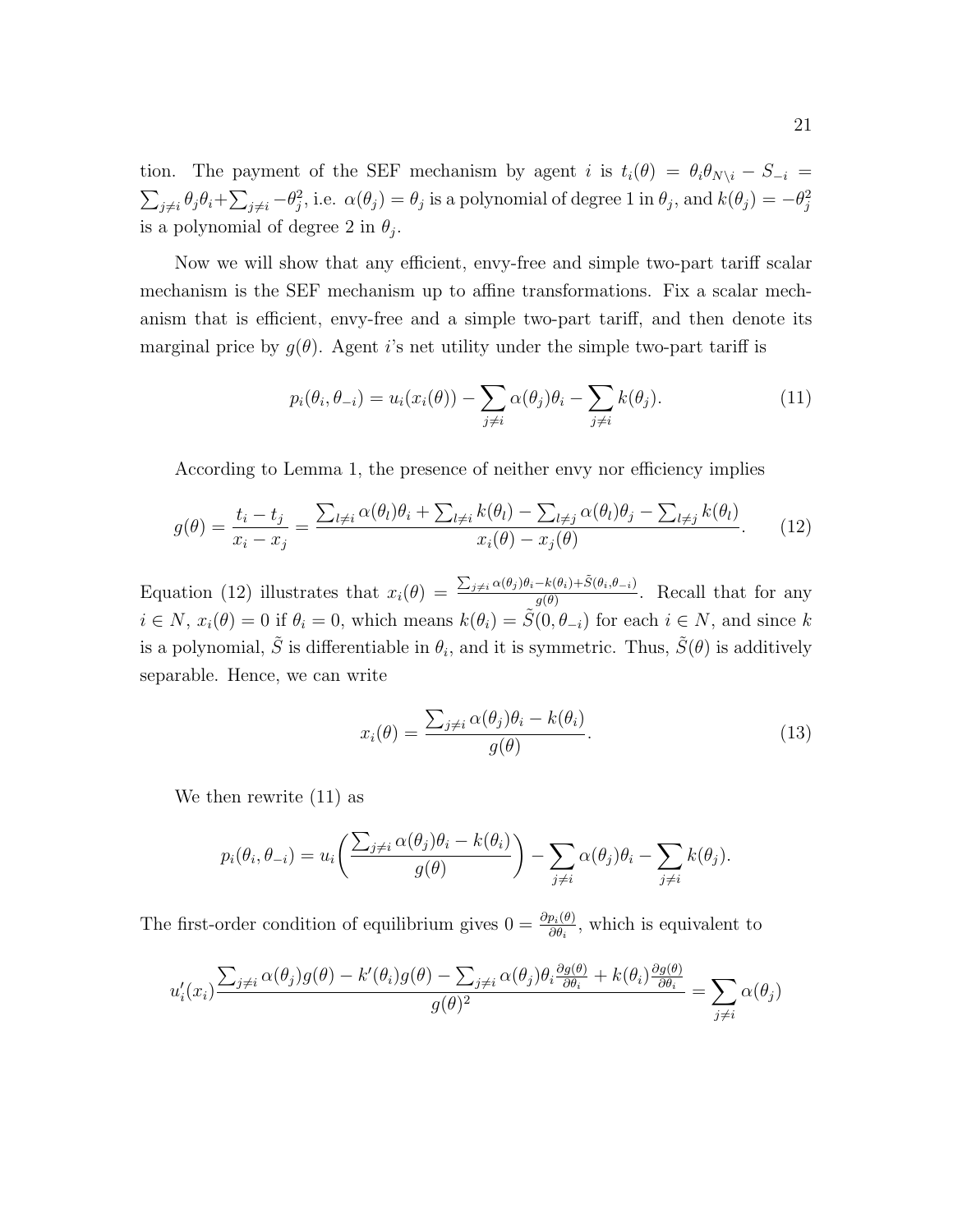where  $k'(\theta_i) = \frac{\partial k(\theta_i)}{\partial \theta_i}$ . With  $u'_i(x_i) = g(\theta)$  from efficiency, this is equivalent to

$$
\frac{k'(\theta_i)}{\sum_{j\neq i} \alpha(\theta_j)\theta_i - k(\theta_i)} = -\frac{\frac{\partial g(\theta)}{\partial \theta_i}}{g(\theta)}.
$$
\n(14)

Feasibility  $R = \sum_{i \in N} x_i$  and (13) together imply

$$
g(\theta) = \left\{ \sum_{i \in N} \sum_{j \neq i} \alpha(\theta_j) \theta_i - \sum_{i \in N} k(\theta_i) \right\} / R. \tag{15}
$$

Differentiating (15) with respect to  $\theta_i$ , we have

$$
\frac{\partial g(\theta)}{\partial \theta_i} = \left\{ \sum_{j \neq i} \alpha(\theta_j) + \alpha'(\theta_i) \theta_{N \setminus i} - k'(\theta_i) \right\} / R. \tag{16}
$$

Replacing  $g(\theta)$  with (15) and  $\frac{\partial g(\theta)}{\partial \theta_i}$  with (16) in (14), we have

$$
k'(\theta_i) \{ \sum_{l \neq i} \sum_{j \neq l} \alpha(\theta_j) \theta_l - \sum_{j \neq i} k(\theta_j) \} = \{ k(\theta_i) - \sum_{j \neq i} \alpha(\theta_j) \theta_i \} \{ \sum_{j \neq i} \alpha(\theta_j) + \alpha'(\theta_i) \theta_{N \setminus i} \}
$$
\n(17)

where  $\alpha'(\theta_i) = \frac{\partial \alpha(\theta_i)}{\partial \theta_i}$ .

Let  $k(\theta_i)$  and  $\alpha(\theta_i)$  be a polynomial of degree  $m$  and of degree  $\gamma$  in  $\theta_i$ , respectively. The RHS of (17) is the degree of  $2\gamma$  in  $\theta_j$ , and the LHS of (17) is the degree of  $\max\{\gamma, m\}$  in  $\theta_j$ , for any  $j \neq i$ . Thus, we have  $2\gamma = m$  for  $m, \gamma \geq 1$ . As the mechanism is a simple two-part tariff, we have  $\gamma = 1$  and  $m = 2$ , namely  $k(\theta_i) = k\theta_i^2$  and  $\alpha(\theta_i) =$  $\alpha \theta_i$  for the non-zero constants k and  $\alpha$  (note that even if we set  $k(\theta_i) = k\theta_i^2 + \beta \theta_i + C$ and  $\alpha(\theta_i) = \alpha \theta_i + D$  for constants k,  $\beta$ , C,  $\alpha$  and D, we have the same result). Plugging  $k(\theta_i)$  and  $\alpha(\theta_i)$  into (17), we have  $\alpha(\alpha + k)(\theta_{N\setminus i})^2 = (\alpha + k)kS_{-i}$ , which leads to  $k = -\alpha$  and thus  $k(\theta_i) = -\alpha \theta_i^2$ . This implies  $g(\theta) = \alpha \frac{\theta_N^2}{R}$  and  $x_i(\theta) = \frac{\theta_i}{\theta_N} R$ .  $\blacksquare$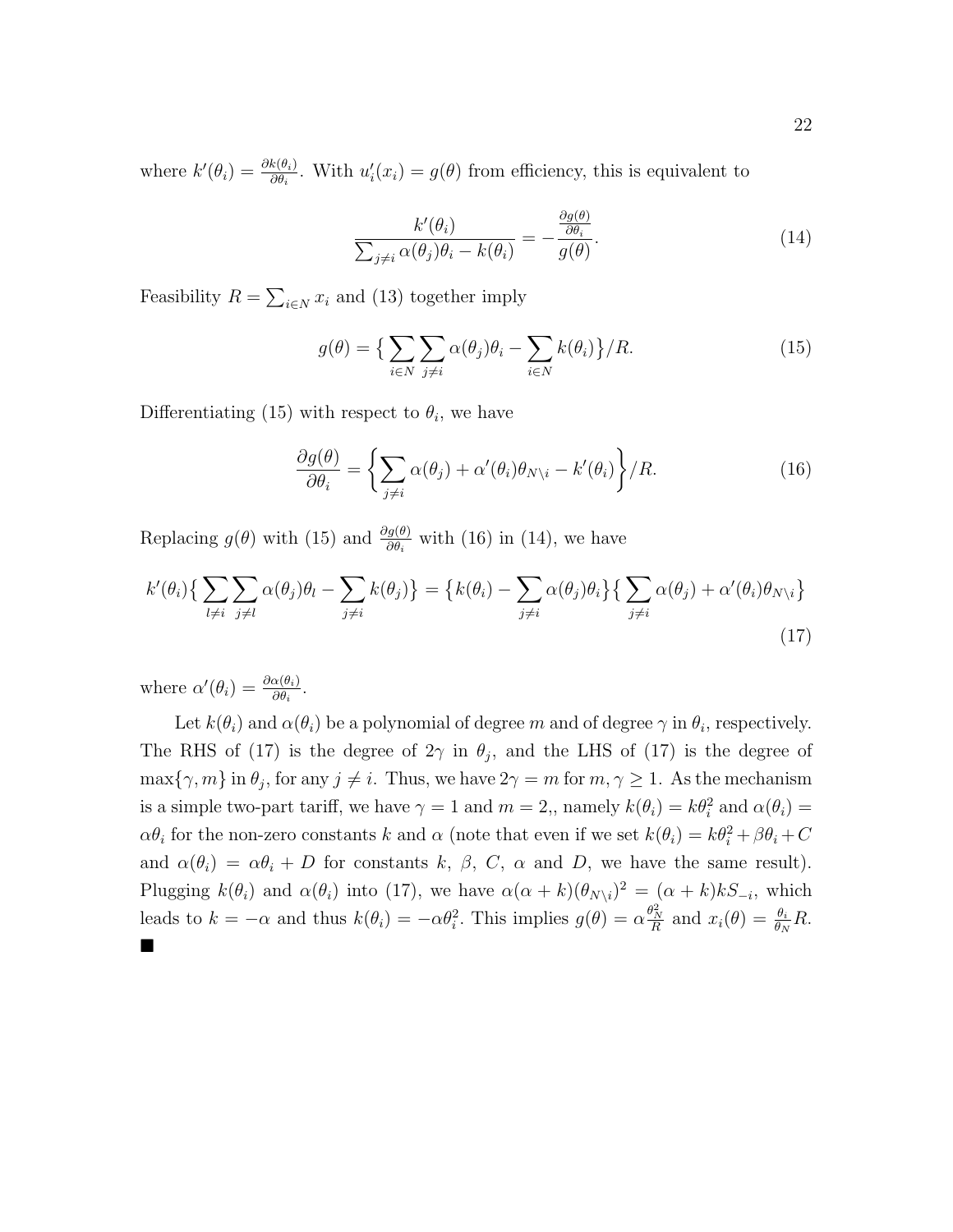### References

- Alkan, Ahmet, Gabrielle Demange and David Gale. 1991. "Fair Allocation of Indivisible Goods and Criteria of Justice." Econometrica, Vol. 59, No. 4. pp. 1023-1039
- Ausubel, L.M., Cramton, P., Pycia, M., Rostek, M. and Weretka, M., 2014. Demand reduction and inefficiency in multi-unit auctions. The Review of Economic Studies, 81(4), pp.1366-1400.
- Back, Kerry and Jaime F. Zender. 1993. "Auctions of Divisible Goods: On the Rationale for the Treasury Experiment." The Review of Financial Studies, Vol. 6 (4), pp. 733-764
- Back, Kerry and Jaime F. Zender. 2001. "Auctions of divisible goods with endogenous supply." Economics Letters Vol. 73, pp. 29-34
- Conitzer, Vincent, and Sandholm, Tuomas, 2004. "Computational Criticisms of the Revelation Principle." EC '04 Proceedings of the 5th ACM conference on Electronic commerce, pp. 262-74.
- Feldman, Michal, Kevin Lai and Li Zhang. 2005. "A Price-Anticipating Resource Allocation Mechanism for Distributed Shared Clusters." Proceedings of the ACM Conference on Electronic Commerce, pp. 127-136
- Fleurbaey, M. and F. Maniquet. 1997. "Implementability and Horizontal Equity Imply No-Envy." Econometrica Vol. 65 (5), pp. 1215-1219.
- Foley, Duncan K. 1967. "Resource Allocation and the Public Sector." Yale Economic Essays, Vol. 7 (1), pp. 45-98.
- Gibbard, Allan. 1973. "Manipulation of Voting Schemes: A General Result." Econometrica Vol. 41 (4), pp. 587-601.
- Green, J. and J.J. Laffont. 1979. *Incentives in public decision making*, Amsterdam: North-Holland.
- Han, L. and Juarez, R., 2018. Free intermediation in resource transmission. Games and Economic Behavior, Vol. 111, pp. 75-84.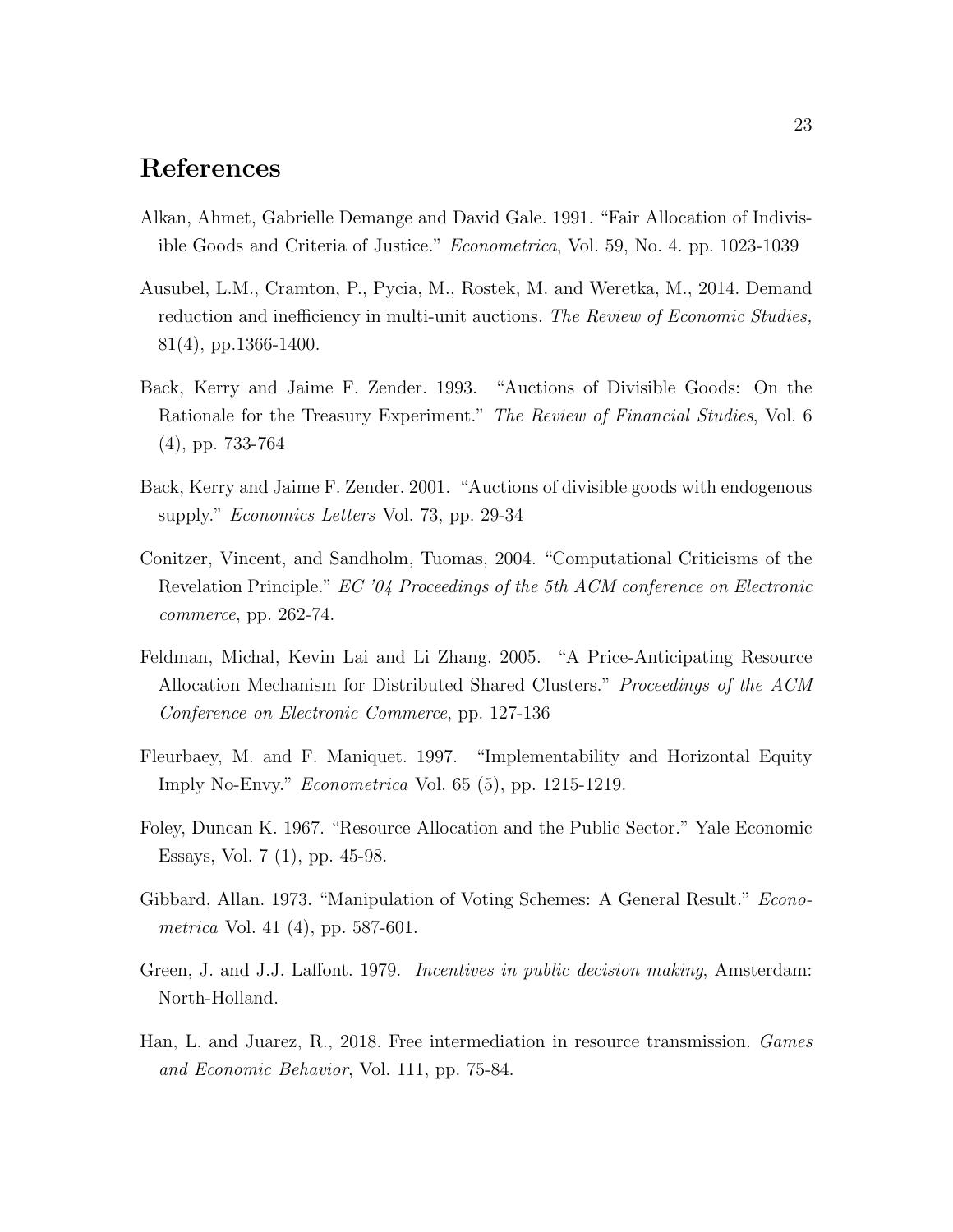- Holmstrom, B. 1979. "Groves' schemes on restricted domains." Econometrica, Vol. 47, pp. 1137-1144.
- Johari, Ramesh. 2004. "Efficiency Loss in Market Mechanisms for Resource Allocation." Ph.D. thesis, Massachusetts Institute of Technology.
- Johari, Ramesh and John N. Tsitsiklis. 2004. "Efficiency Loss in a Network Resource Allocation Game." Mathematics of Operations Research, Vol. 29 (3), pp. 407-435
- Johari, Ramesh and John N. Tsitsiklis. 2009. "Efficiency of Scalar-Parametrised Mechanisms." Operations Research, Vol. 57 (4), pp. 823-839
- Juarez, R., Ko, C.Y. and Xue, J., 2018. "Sharing sequential values in a network." Journal of Economic Theory, 177, pp. 734-779.
- Juarez, R. and Kumar, R., 2013. Implementing efficient graphs in connection networks. Economic Theory, 54(2), pp. 359-403.
- Juarez, R. and You, J.S., 2017. "Optimality of the uniform rule under single-peaked preferences." Economic Theory Bulletin, pp. 1-10.
- Kelly, Frank P. 1997. "Charging and rate control for elastic traffic." *European Trans*actions on Telecommunications, Vol. 8, pp. 33-37
- Kelly, Frank P., AK Maulloo and DKH Tan. 1998. "Rate control for communication networks: shadow prices, proportional fairness and stability." Journal of the Operational Research Society, Vol. 49, pp. 237-252
- Maheswaran, Rajiv and Tamer Basar. 2005. "Social Welfare of Selfish Agents: Motivating Efficiency for Divisible Resources." Proceedings of IEEE Conference on Decision and Control, pp. 1550-1555
- Maheswaran, Rajiv and Tamer Basar. 2006. "Efficient Signal Proportional Allocation (ESPA) Mechanisms: Decentralised Social Welfare Maximisation for Divisible Resources." IEEE Journal on Selected Areas in Communications, Vol. 24 (5), pp. 1000-1009.
- Maskin, Eric. 1999. "Nash Equilibrium and Welfare Optimality." The Review of Economic Studies, Vol. 66 (1), pp. 23-38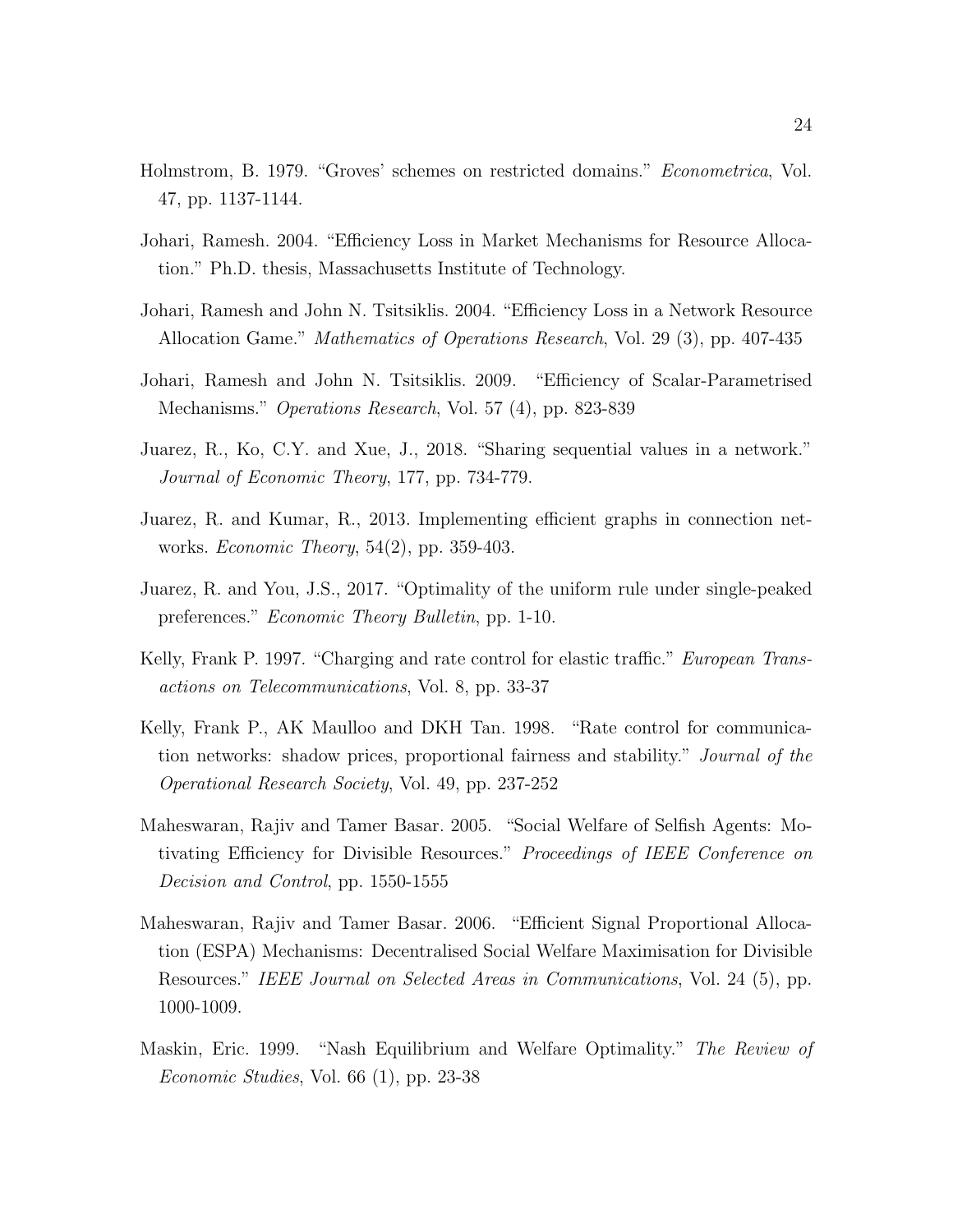- Milgrom, Paul, 2010. "Simplified mechanisms with an application to sponsored-search auctions." Games and Economic Behavior Vol. 70, pp. 62-70.
- Milgrom, Paul, 2011. "Critical Issues in the Practice of Market Design." *Economic Inquiry* Vol. 49 (2), pp. 311-320..
- Moulin, Hervé. 2009. "Almost budget-balanced VCG mechanisms to assign multiple objects." Journal of Economic Theory, Vol. 144, pp. 96-119
- Moulin, Hervé. 2010. "An efficient and almost budget balanced cost sharing method." Games and Economic Behavior, Volume 70 (1), pp. 107-131.
- Moulin, H., 2017. One dimensional mechanism design. *Theoretical Economics*, 12 (2), pp. 587-619.
- Moulin, Hervé and Scott Shenker. 2001. "Strategy-proof sharing of submodular costs: Budget balance versus efficiency." Economic Theory, Vol. 18 (4), pp. 511-533.
- Nisan and Ronen. 2007. "Computationally Feasible VCG Mechanisms." Journal of Artificial Intelligence Research, Vol. 29, pp. 19-47.
- Pápai, Szilvia. 2003.<sup>†</sup>Groves sealed bid auctions of heterogeneous objects with fair prices."Social choice and Welfare, Vol. 20. pp. 371-385
- Parkes, David C., 2005. "Auction design with costly preference elicitation." Annals of Mathematics and Artificial Intelligence Vol. 44, pp. 269-302.
- Rothkopf, M. H., A. Pekec, and R. M. Harstad, 1998. "Computationally Manageable Combinatorial Auctions. Management Science, Vol. 44
- Satterthwaite, Mark Allen, 1975. "Strategy-proofness and Arrow's conditions: Existence and correspondence theorems for voting procedures and social welfare functions." Journal of Economic Theory Vol. 10 (2), pp. 187-217.
- Sprumont, Y., 1991. "The Division Problem with Single-Peaked Preferences: A Characterization of the Uniform Allocation Rule." Econometrica, Vol. 59 (2), pp. 509-19
- Sprumont, Y., 2013. "Constrained-optimal strategy-proof assignment: Beyond the Groves mechanisms." Journal of Economic Theory, Vol. 148, pp. 1102-21